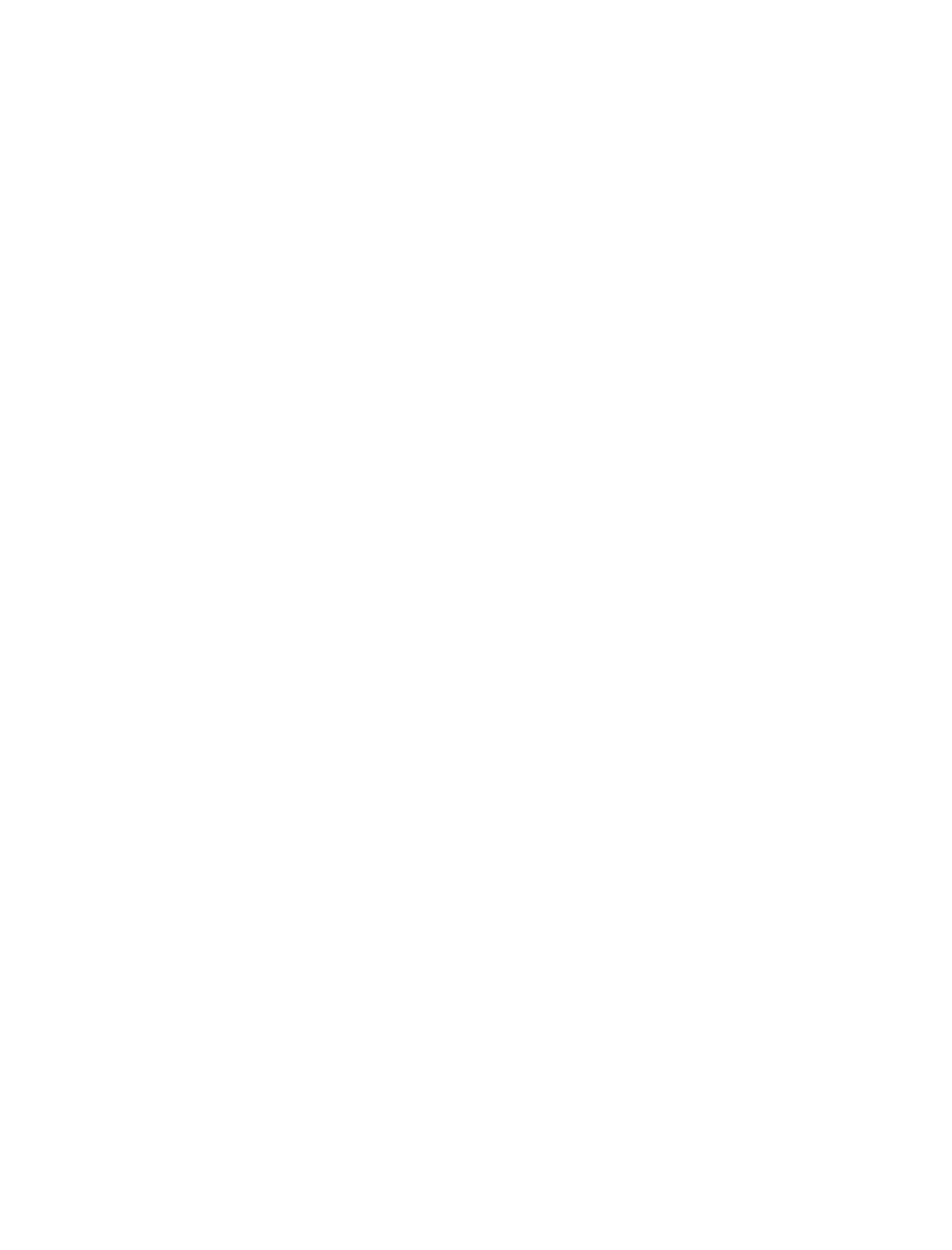Acknowledgements

**Tharuni** sincerely thanks the **British Deputy High Commission, Hyderabad** for helping us in bringing out a Handbook for facilitators on Trafficking and spread awareness on the same. Project "*Combating human trafficking by building capacities of stakeholders – Students, law enforcement and other relevant government officials in Yadadri & Bhuvanagiri towns*" aims to sensitise children and youth on the perils of human trafficking, building capacities of law enforcement agencies on the processes and provisions of law to ensure justice and protect victims and create a platform of stakeholders to initiate action and counter the issue of Trafficking in Yadadri Bhuvanagiri in Telangana State.

This Handbook is a compilation from various sources and we recommend you go through other available material to make yourself technically sound about the subject being discussed. We wish and hope this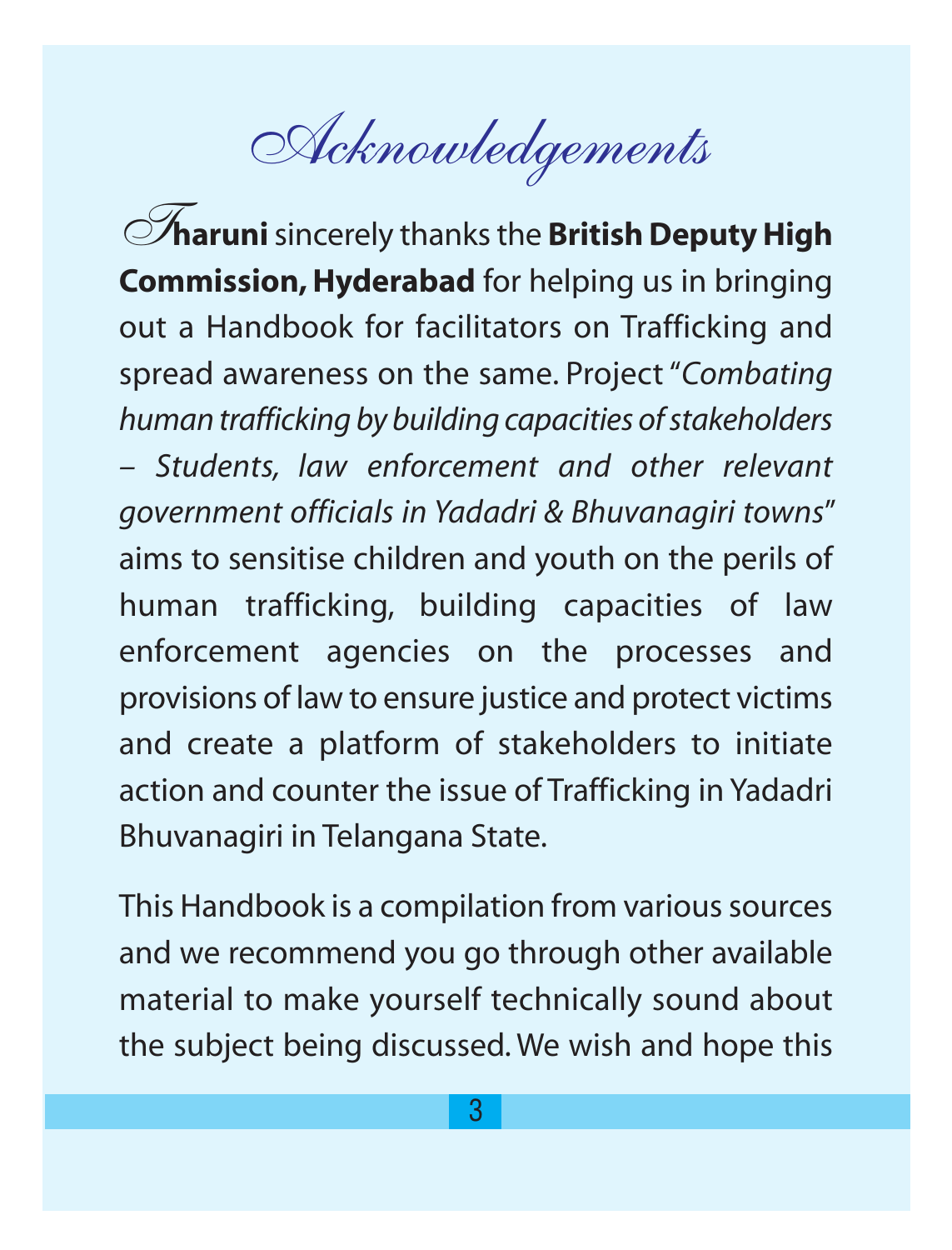information will help the relevant stakeholders in understanding the magnitude of the subject along with its possible solutions.

In addition, Tharuni is indebted to **Sri Mahesh Bhagwat**, IPS, Commissioner of Police, Rachakonda to have extended his invaluable support, and everybody else in making a welcome move as an attempt to reduce the evil of trafficking through this project.

#### **Dr. Mamatha Raghuveer Achanta**

Founder, Tharuni www.tharuni.org

|             | Contact No.: 040-24072038             |
|-------------|---------------------------------------|
| E-Mail      | : mamatha@tharuni.org                 |
| Facebook    | : http://www.facebook.com/Tharuni.org |
| Twitter     | : @Tharuni org                        |
| <b>Blog</b> | : blog.tharuni.org                    |
| Website     | : www.tharuni.org                     |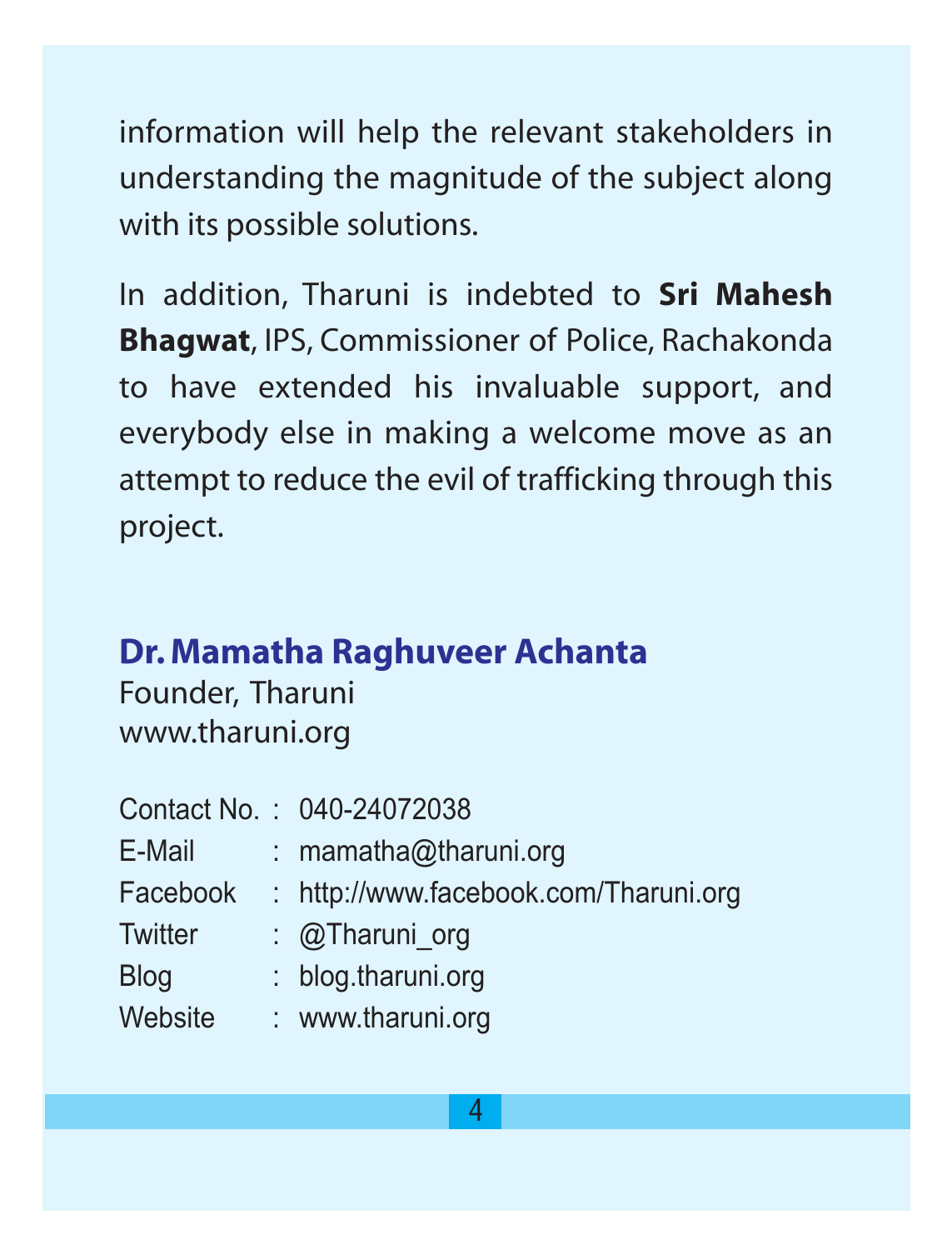## **What are Child Rights?**

#### **Every child is entitled to the following rights:**

- SURVIVAL RIGHTS Right to life and the right to the highest standard of health and medical care attainable.
- ✓ PROTECTION RIGHTS Protection from discrimination, abuse and neglect, protection for children without families and protection for refugee children.
- ✓ DEVELOPMENT RIGHTS All kinds of education (formal and non-formal) and the right to a standard of living which is adequate for the child's physical, mental, spiritual, moral and social development.
- ✓ PARTICIPATION RIGHTS Right of a child to express her/his views in all matters affecting child.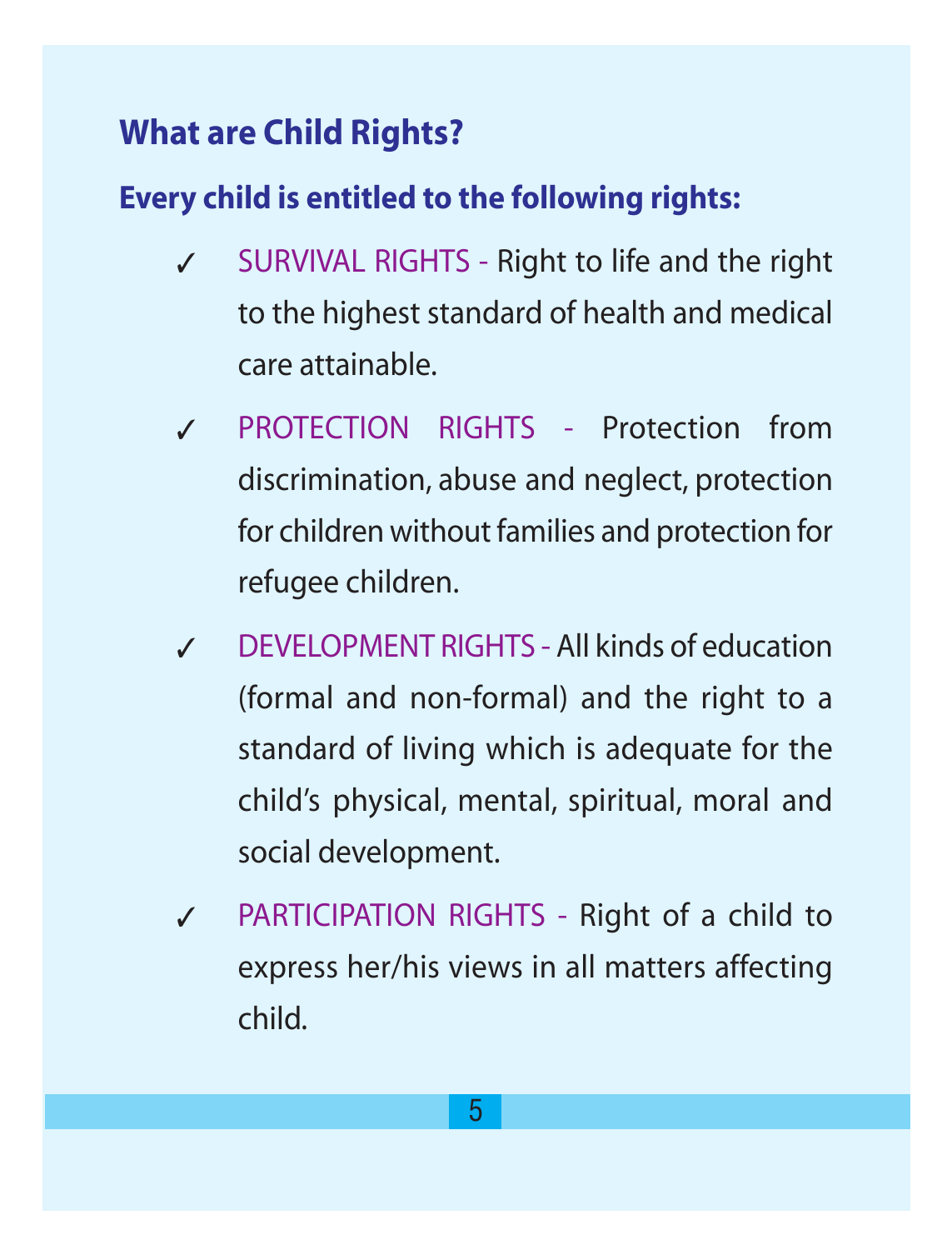## **STATISTICS:**

According to the National Crime Records Bureau, more than 8,000 cases were registered in 2016. The National Crime Records Bureau has revealed that 23,000 victims, including 182 foreigners, were rescued. Of these, 9,034 (58%) are under 18 years of age.

West Bengal is ranked first with 3,579 (44%) cases of human trafficking, Rajasthan with 1,422 (17.5%) cases, and Telangana, as part of United Andhra Pradesh in 2014 (274 cases in Andhra Pradesh) stood third.

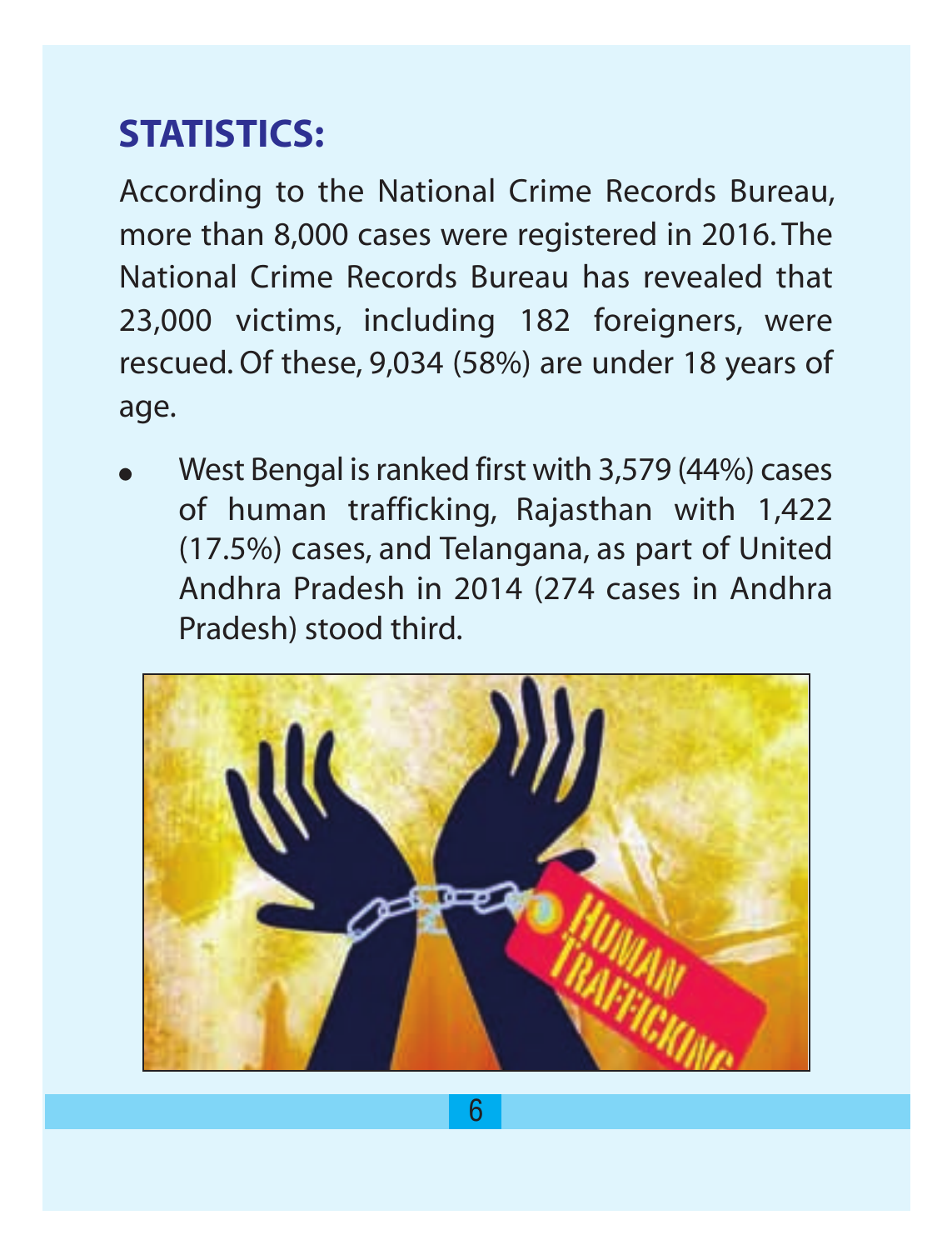- The victims of trafficking in the country are identified as middle and small class communities that are particularly economically and socially troubled.
- Surveys conducted in Andhra Pradesh 60% of women in brothel are in the state, 28% are 14-16 years old, 20% between 16-18 years and 16% 14+ years.
- Around 112 families in **Yadaguri Gutta** town are in prostitution, a study conducted by the district police department said. In particular, they live in constant residence in Gandhinagar, Ganesh Nagar and Yadagiripally streets.
- There are 176 girls and 147 women from 427 tribes. 104 men are helping them.
- By Crime Investigation Department (CID) in March 2018, almost 40 girls and women were rescued.

The locals say that this is a place of adultery for the last few decades, although it is a popular temple and it is well known.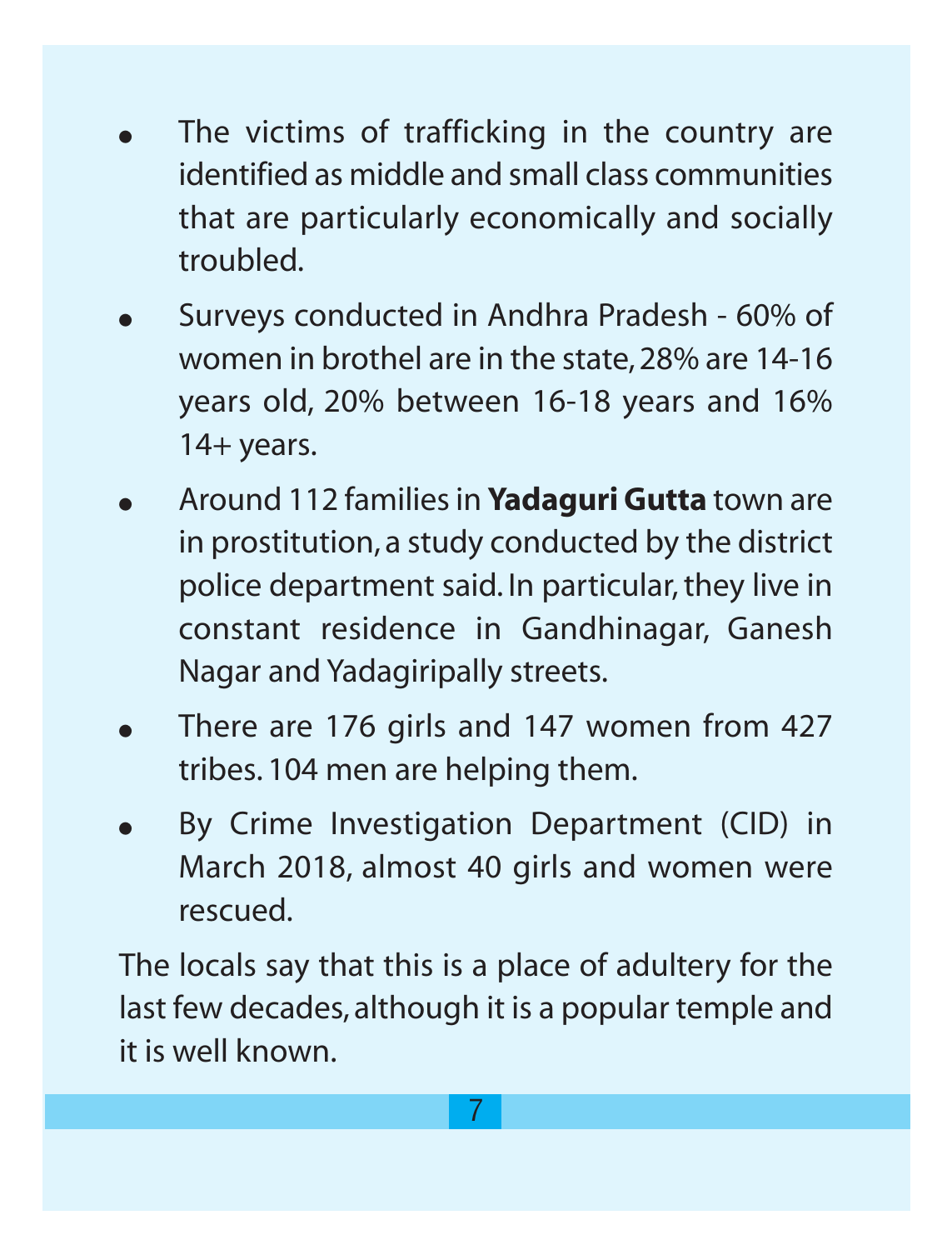## **What is Trafficking?**

The recruitment, transportation, transfer, harbouring or receipt of a child for the purpose of exploitation shall be considered "trafficking in persons" and if it is of anybody below 18 years is called Child Trafficking.

## **Victims of Trafficking:**

Generally, people belonging to socially underprivileged backward and tribal communities

- Teenage girls
- **Women**
- **Children**
- Men

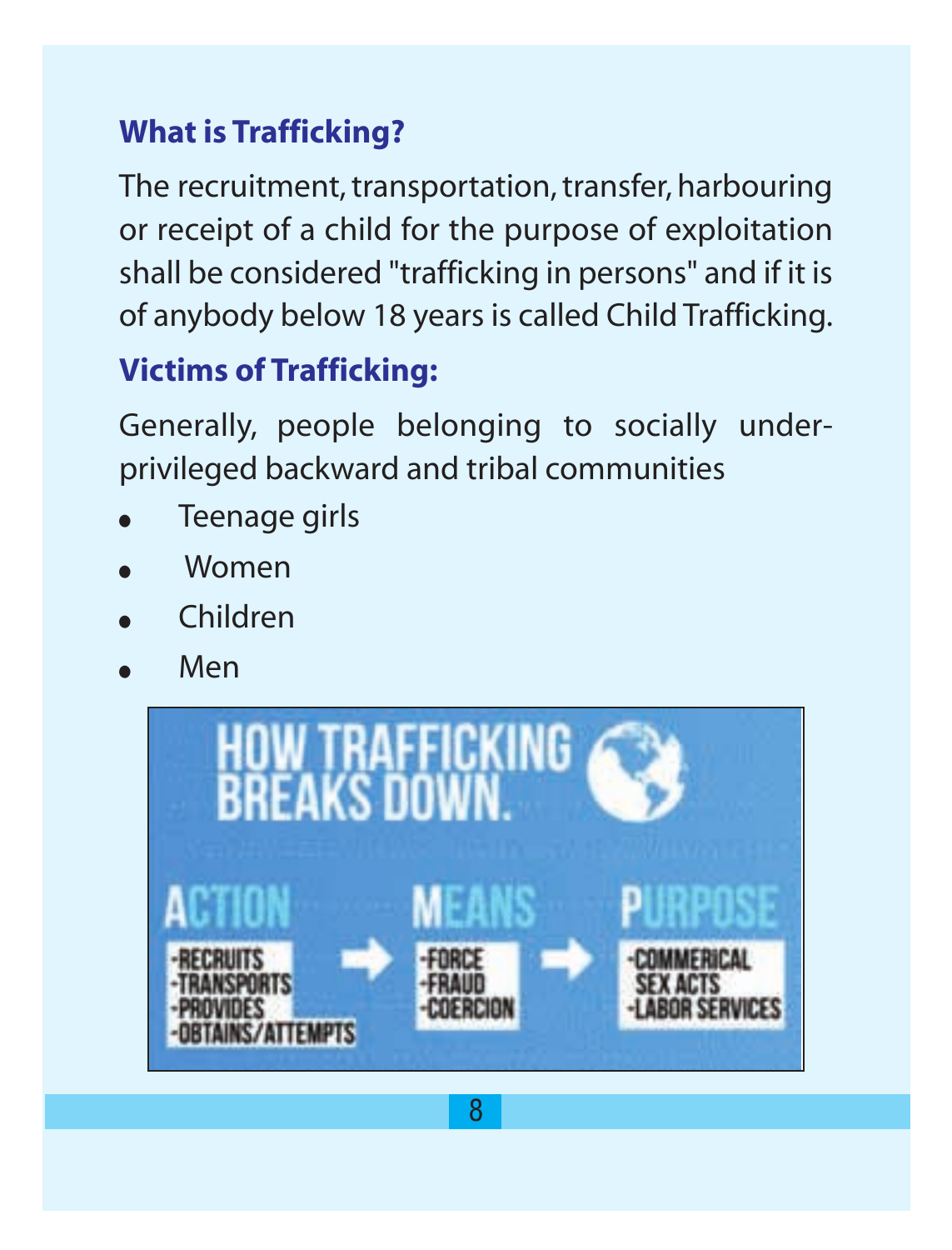## *Purposes of Human Trafficking*

Trafficking in persons is done for several purposes and the destination sectors are

- Commercial sexual exploitation for prostitution, child sex-tourism,pornography and paedophilia.
- Labour exploitation forced / exploitative / bonded labour.
- Others sectors organ trading, forced marriages, begging, illicit adoption, drug peddling, entertainment and sports - like camel racing, exotic dancing or performing in circuses.

## **Reasons for being trafficked:**

- **Poverty**
- Unemployment
- **Illiteracy**
- Lack of Livelihood skills
- Gender-Discrimination
- Violation of rights of women & children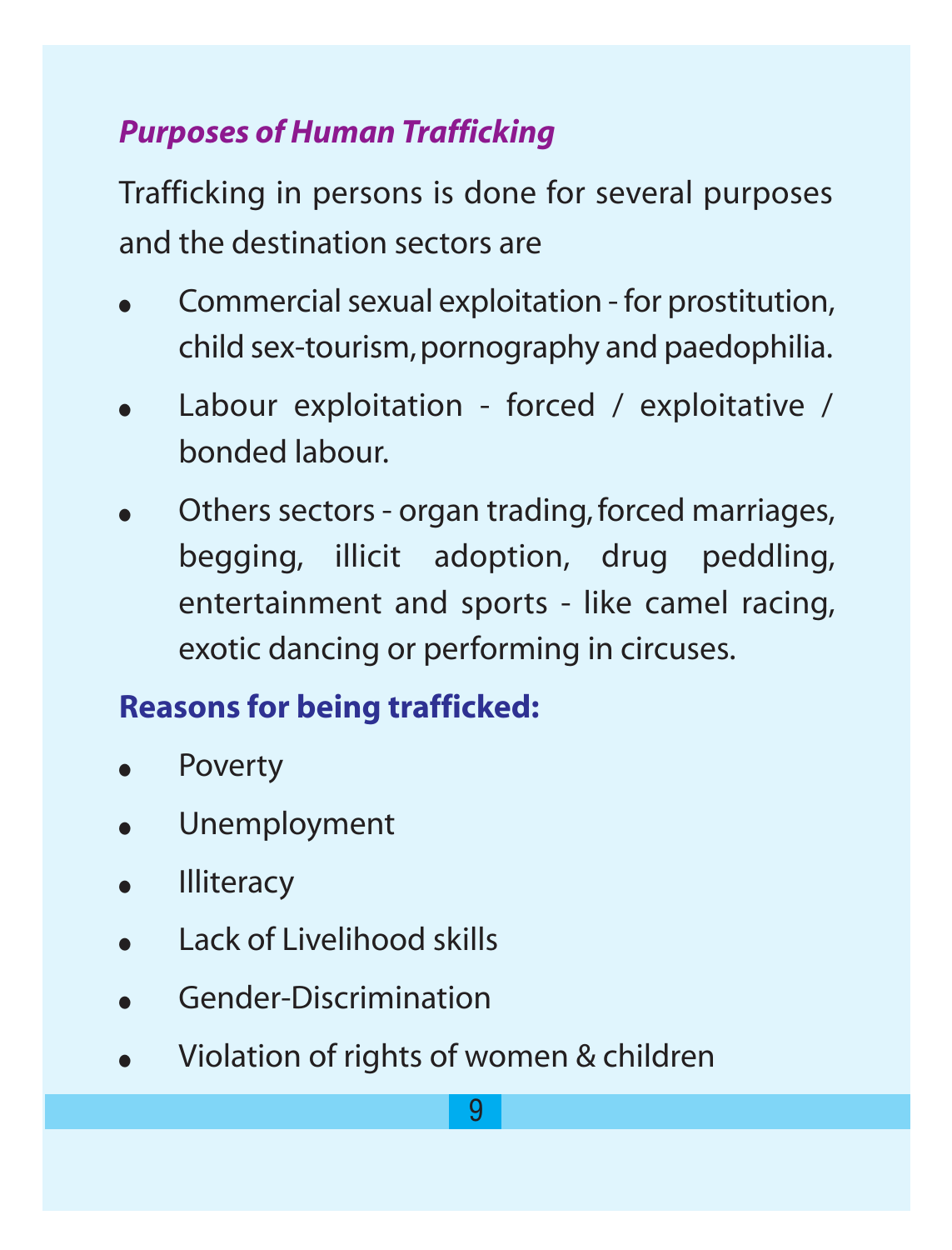- Severe Discrimination and inequality among women and children
- Discrimination and exploitation of tribals and lower caste
- Lack of protection from the family
- Natural Disasters (Drought, Crop Failure, Earthquakes etc)
- Debts in the family

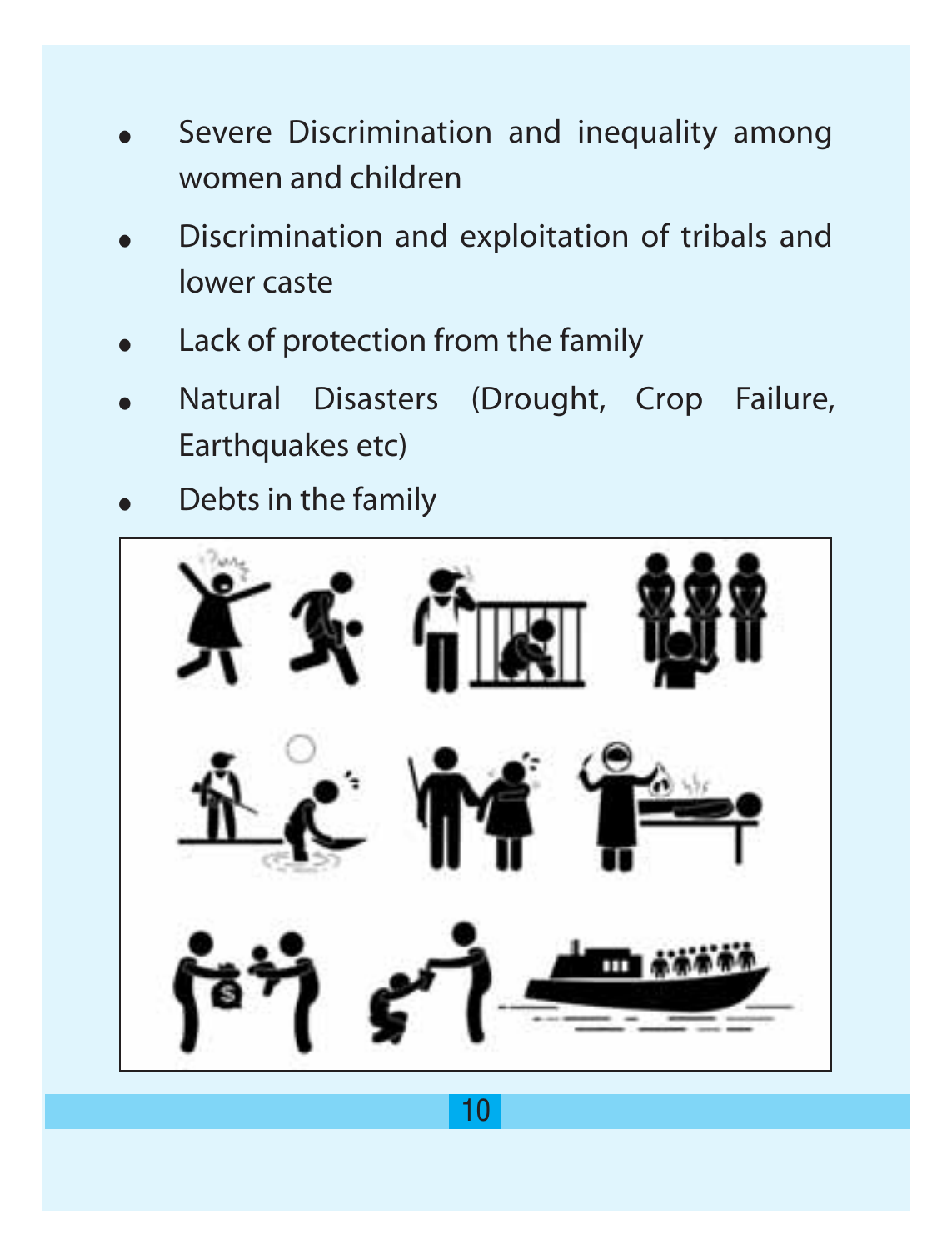- **Bonded Labour**
- High demand at tourist places
- **Corruption**
- Political turmoil
- Social and economic inequalities
- **Migration**
- **Dowry**

## **Situations leading to Trafficking:**

Falling in love and being cheated

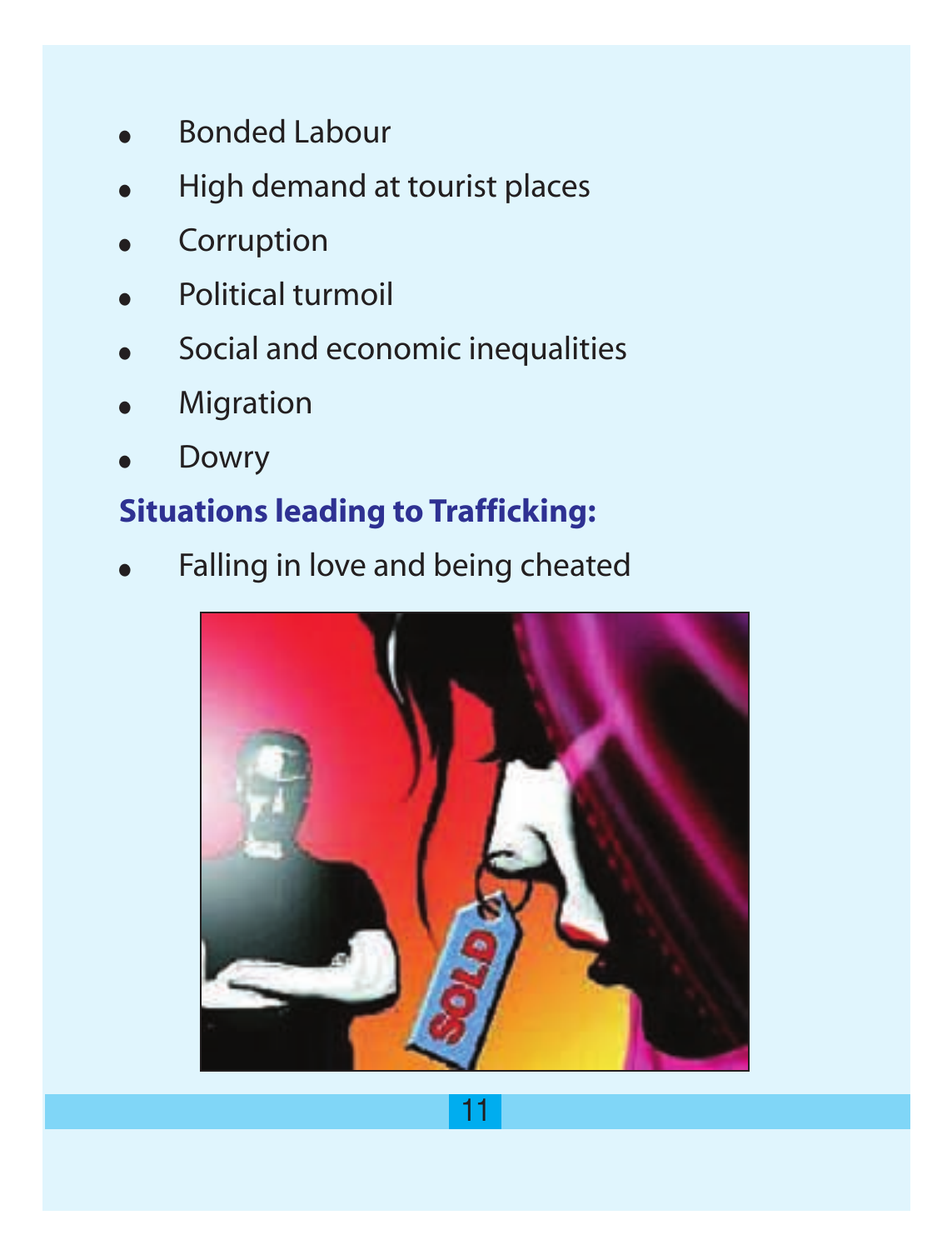- Luring for employment
- Poverty leading to severe vulnerability
- To financially support the family
- Jogini system
- Love for cinema
- Forced marriage
- Rape leading to prostitution
- **Abduction**

#### **Who are Traffickers and who assist them?**

- Brokers, Pimps, Owners, Friends
- Politicians with criminal record
- Those who lure girls in the name of love and later selling them
- Those who lure for money
- Those who manipulate others by setting the cinema trap
- People who lure for generating employment
- Ex-Prostitutes/Brokers/Pimps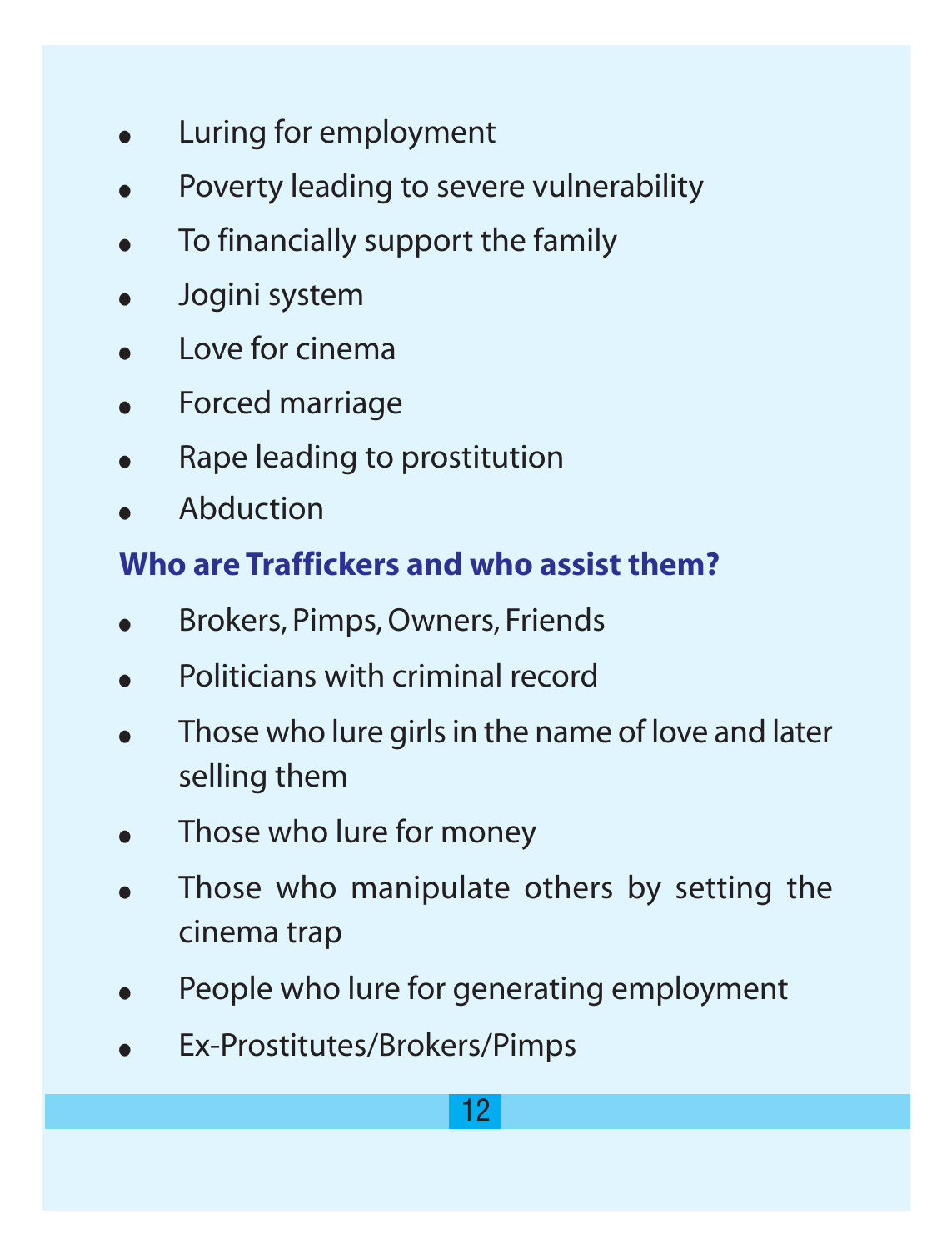- **Rich customers**
- People who run the brothels
- **Mafia**
- Few people from the Police, Passport, VISA **Officials**
- **Few Politicians**
- Neighbours Contractors, Landlords
- Truck/bus Drivers/Conductors/Taxi/Auto Drivers
- People who regularly travel o foreign countries

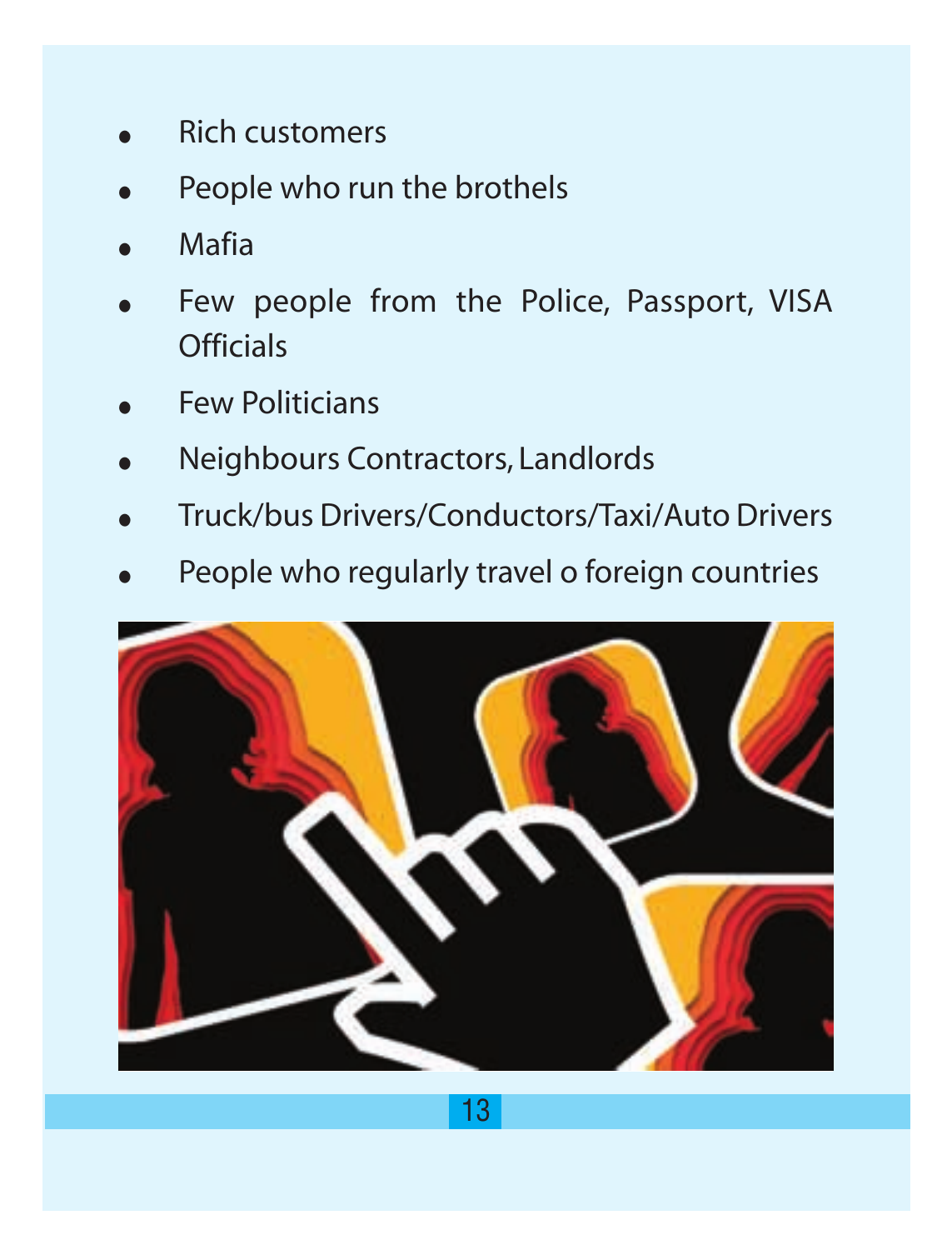- Drug peddlers
- People who lure others for employment abroad
- **Staff from Employment agencies**

## *Process of Trafficking*

Central to the organization of trafficking, are the people who become "highly profitably, low risk, expendable,reusable and re-sellable commodities".In all the literature and reports on human trafficking there is broad agreement on the stages involved throughout trafficking process. They are listed as RECRUITMENT of people from a village or city (Source); TRANSPORTATION to a designated location/transit point (Transit); possible shift to a central location; before they move to their ultimate EXPLOITATION (Destination). Sometimes the trafficked persons are shifted several times before they arrive at their final destination, where the ' sale' takes place.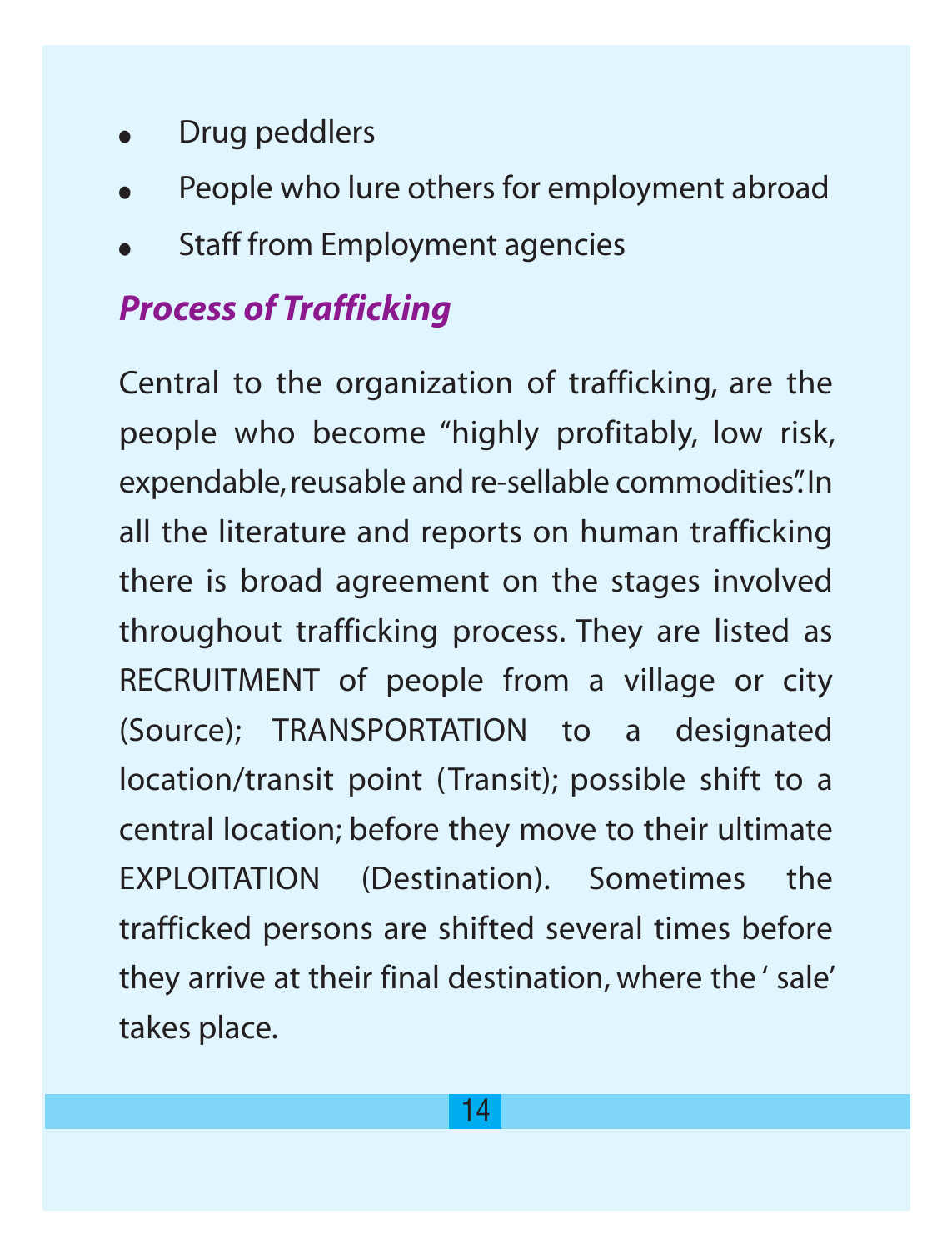

*Modus Operandi of the Traffickers*

The NHRC study brought out several methods used by traffickers to establish contact with potential victims. In a majority of trafficking cases, indirect channels are used where contact was made through family members, relatives and other familiar persons. Thus, in the majority of cases, the traffickers relied on their networking skills. In some cases, victims were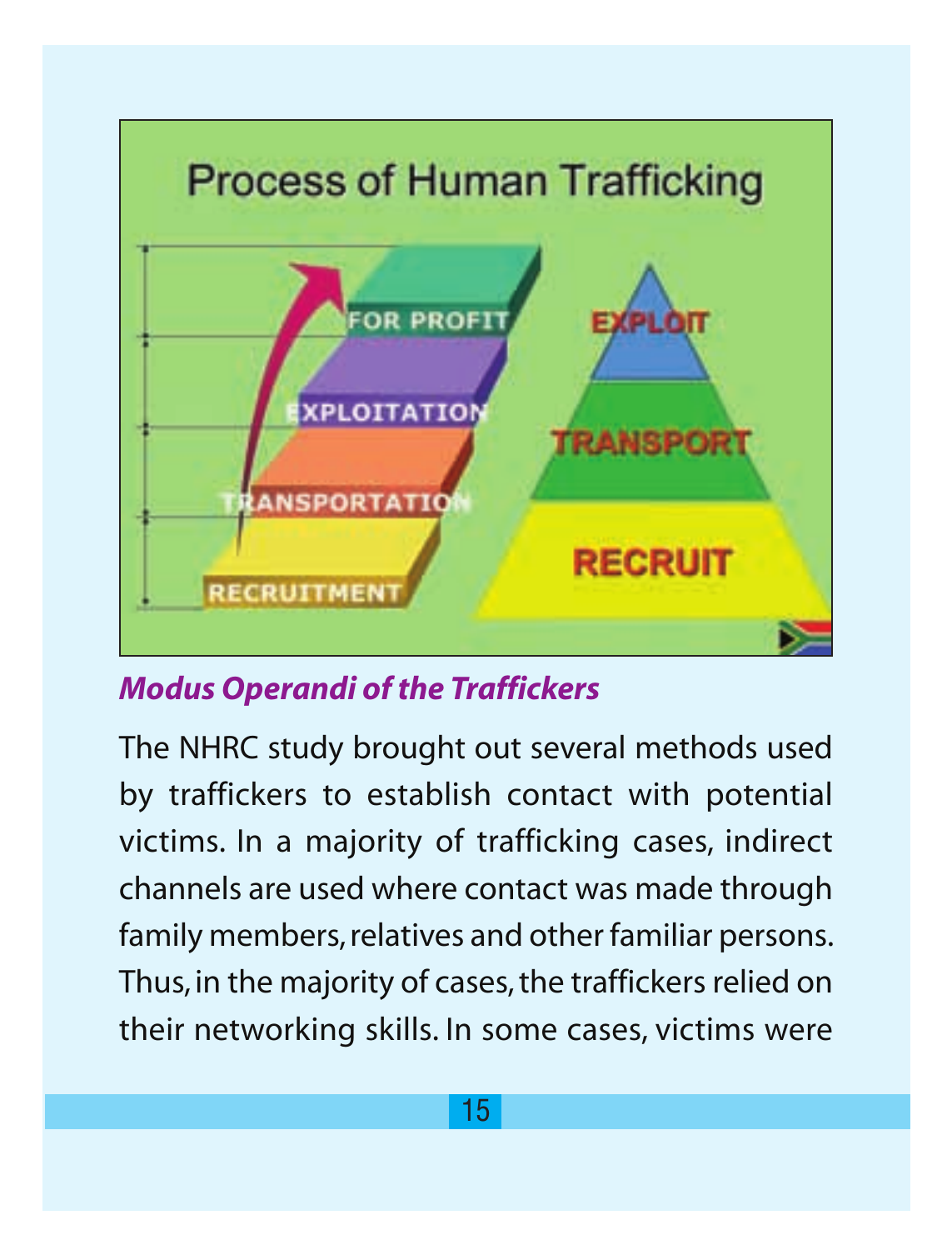directly contacted by the traffickers themselves. In such cases, the traffickers usually belong to the same village as the victims or frequently visit the village, often disguised as petty businessmen or contractors who take up casual jobs. The traffickers who directly

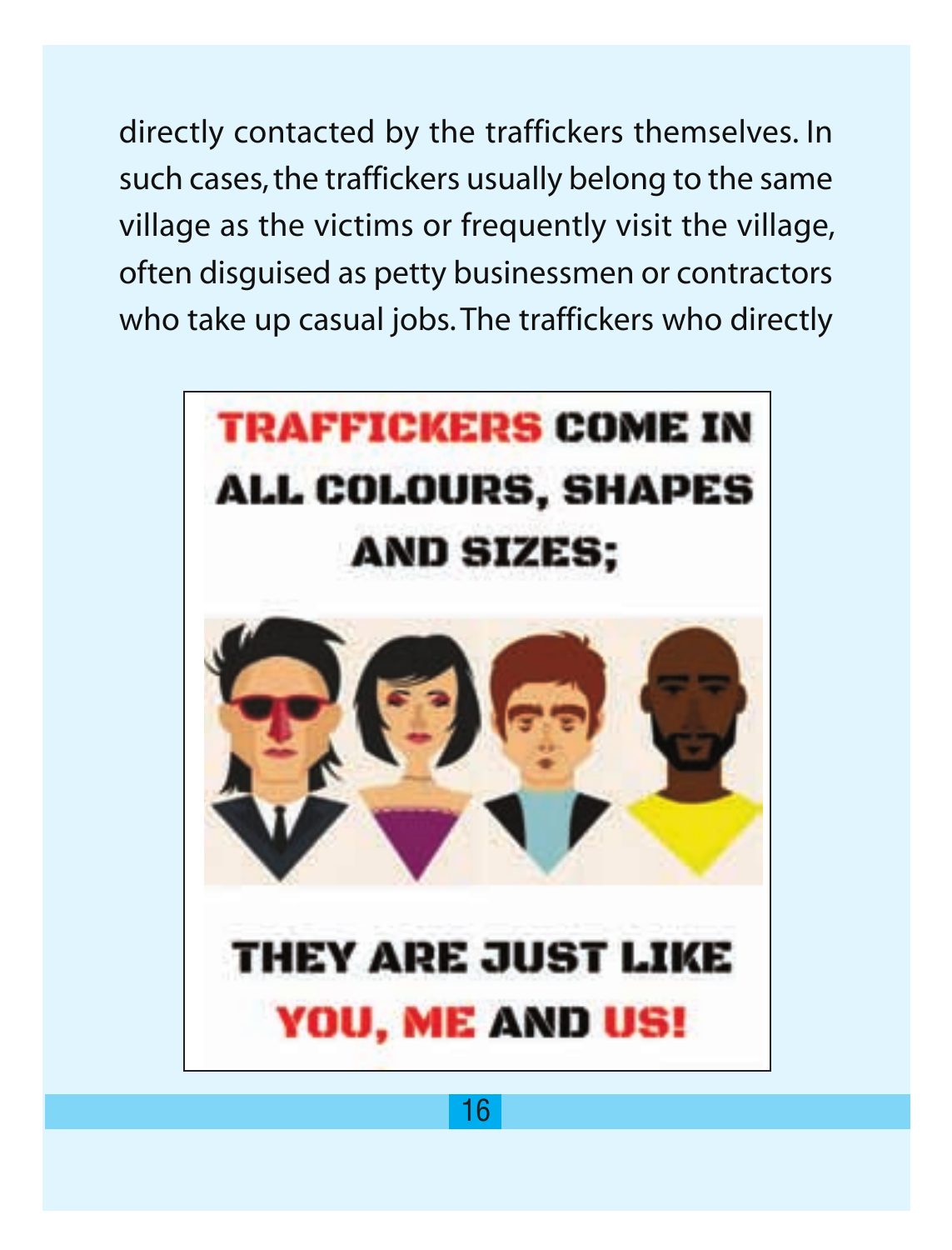approach the victims do so at railway stations, bus stands, city markets and in running trains. Their strategy is to identify girls and women who are in vulnerable situations, those who are travelling alone or are innocent-looking, appear to be lost in the city or who seem depressed. Thereafter, they approach the girls and after befriending them, lure them with various offers and promises of jobs or marriage.Thus, unemployment and poverty makes potential victims vulnerable to exploitation by traffickers.

As noted earlier, the traffickers very often use a conduit to establish linkages with the victims. This is usually a person within the community, such as a neighbour or friend, or someone known to the community. Such contact persons are employed by the traffickers for identifying and recruiting girls.

## **Problems faced by trafficked children:**

- **Hunger**
- **Drug Addiction**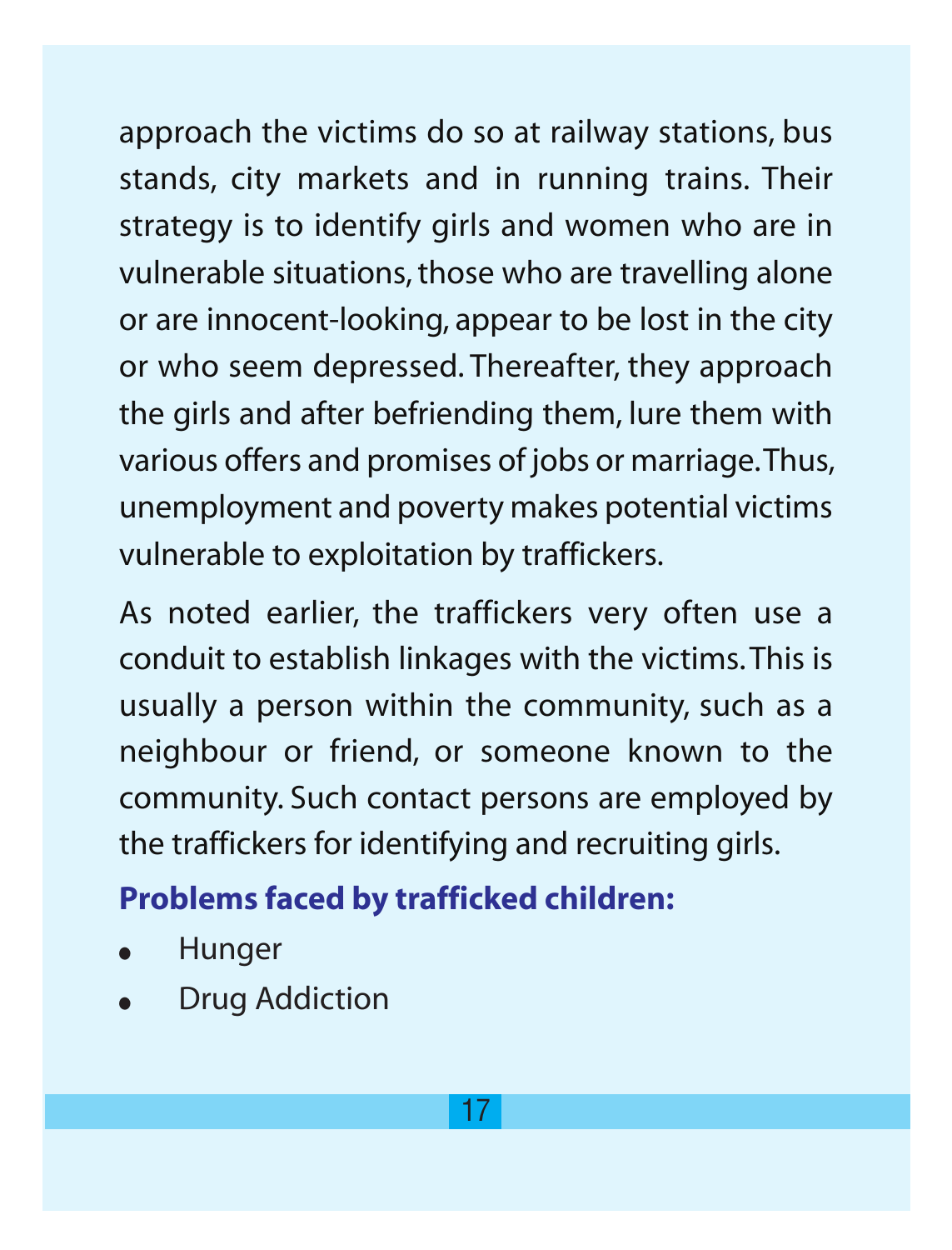- Death threats
- Physical abuse
- **House arrest**
- **Blackmailing**
- Forcing them to try intoxicants
- **Gang rape**
- Physical and Psychological trauma

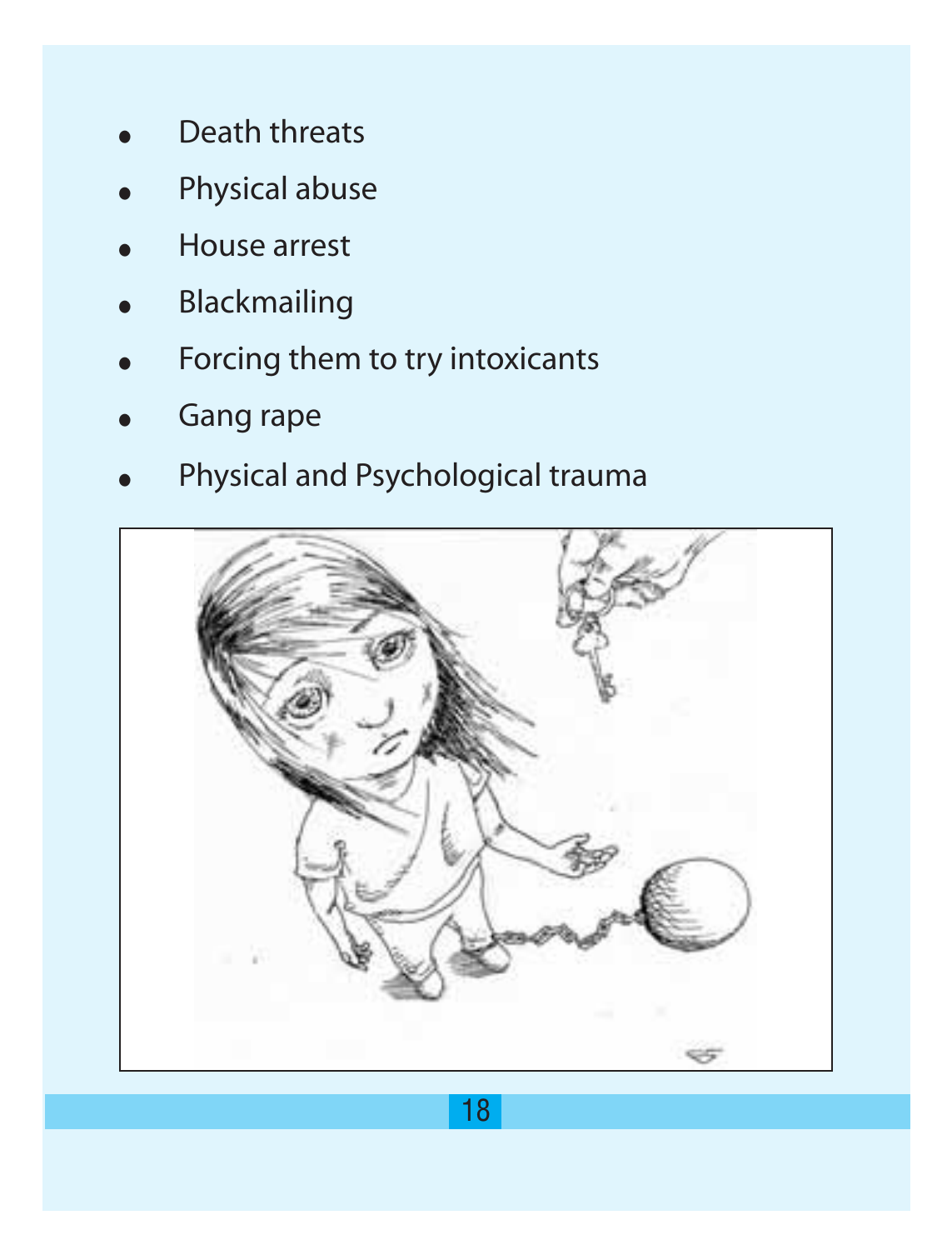## **Problems faced by children who are sold by family:**

- Sexual exploitation, Abuse & Torture
- **HIV AIDS**
- Mental Trauma
- Prostitution, Sex Tourism, Pornography & Paedophilia
- Child/Bonded/Hazardous Labour
- **•** Circus/Camel Race Jockeys
- Begging, Selling of organs, weapons, drugs
- Child Soldiers

#### **Problems faced by girls lured for marriage:**

- HIV AIDS and other STDs
- Sexual Abuse and Torture
- Husbands forcing them into prostitution for money
- Trafficking them to strange/unknown places
- Mental Trauma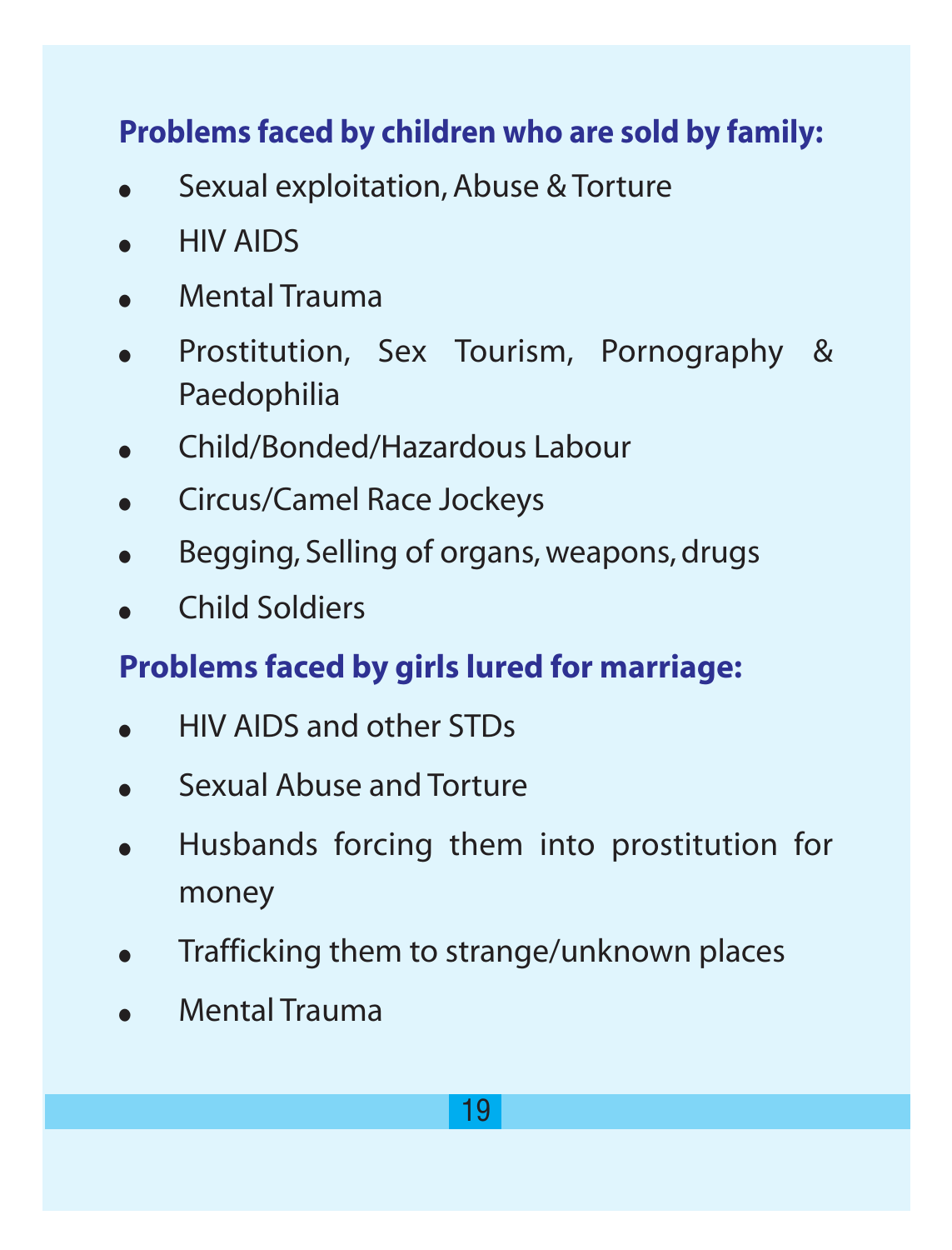- **Physical Abuse**
- Selling them to brothels

## **Problems faced by Trafficked Children:**

## **Physical Health:**

- HIV AIDS & STDs
- Different ailments like headache, chest pains, respiratory diseases, drowsiness, stomach ache, plain in the abdomen, back pain and skin diseases.
- Early pregnancy
- **Forced abortions**
- Physical violence
- Denving them food
- Wounds in the genitals

### **Mental Health:**

- **Stress**
- Lack of interest to live
- Low self-esteem/ Over-confidence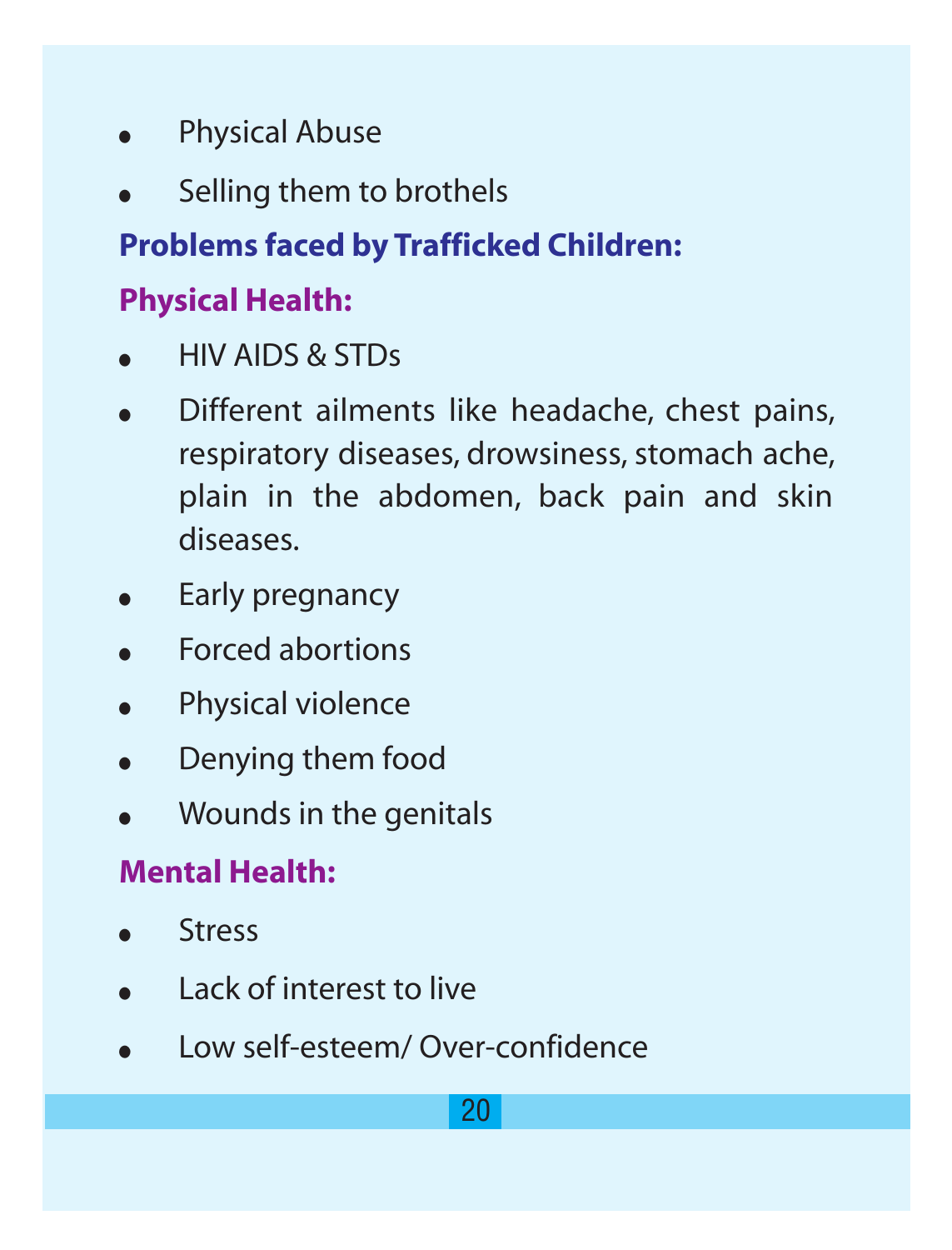- Suicidal tendencies
- Sleep deprivation/Over sleeping
- Missing Childhood, aggression, and other psychological disorders
- **Emotional outburst**
- Trying to be alone
- Feeling discriminated
- Self-hatred
- Objectifying self
- Developing Inferiority complex
- Lack of self-awareness
- Unable to differentiate between love and sex
- **Fatigue and Convulsions**

#### **Things to remember about Traffickers:**

- Traffickers usually have a good rapport with children
- Masquerading as gentlemen (concealing their real identities)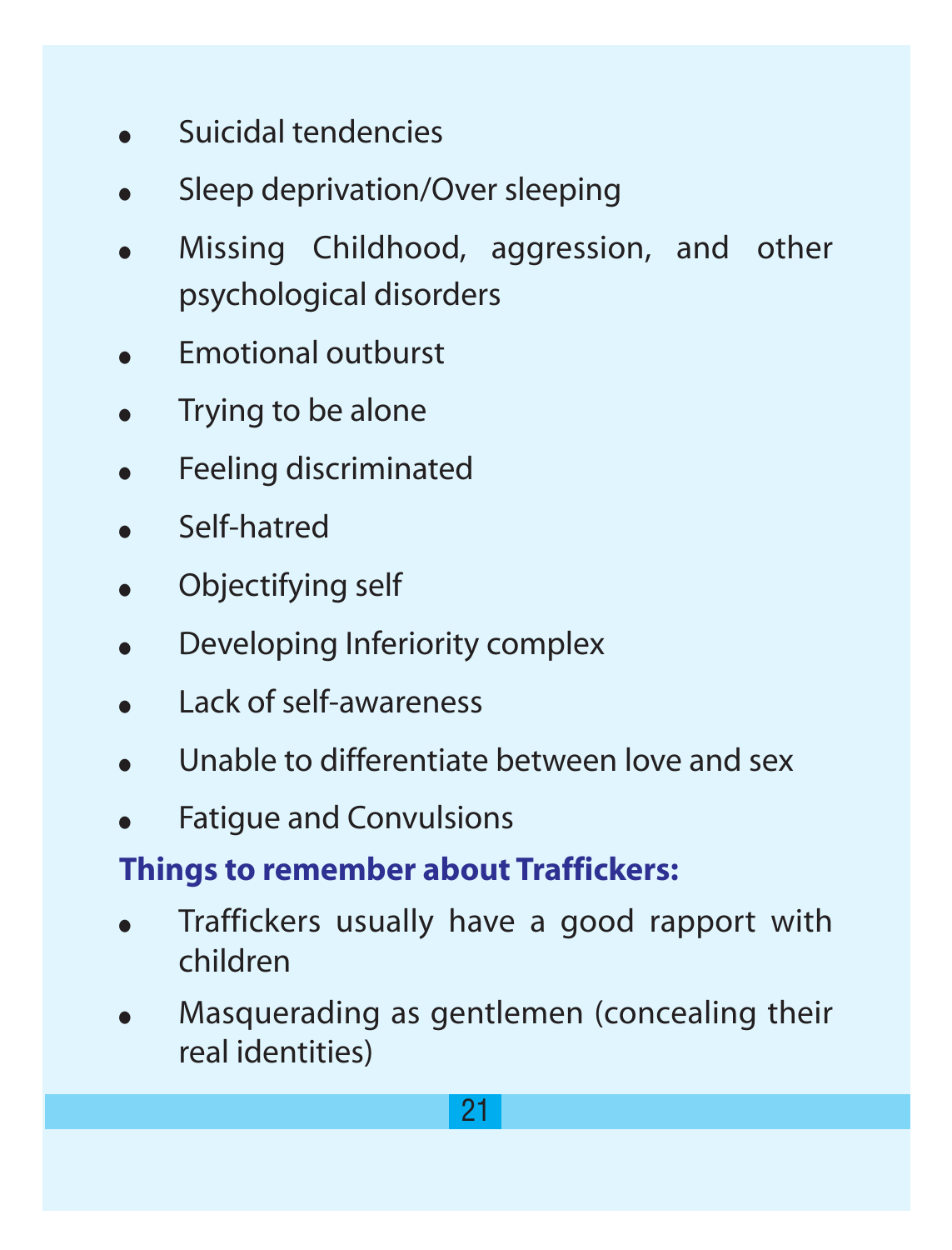- Escaping from the clutches of law
- Their names not found in criminal records
- Prey on vulnerable people and traffic them by luring or forcing

#### **INTERNET SAFTEY:**

Here are some safety tips to keep away from online predators:Mechanisms.

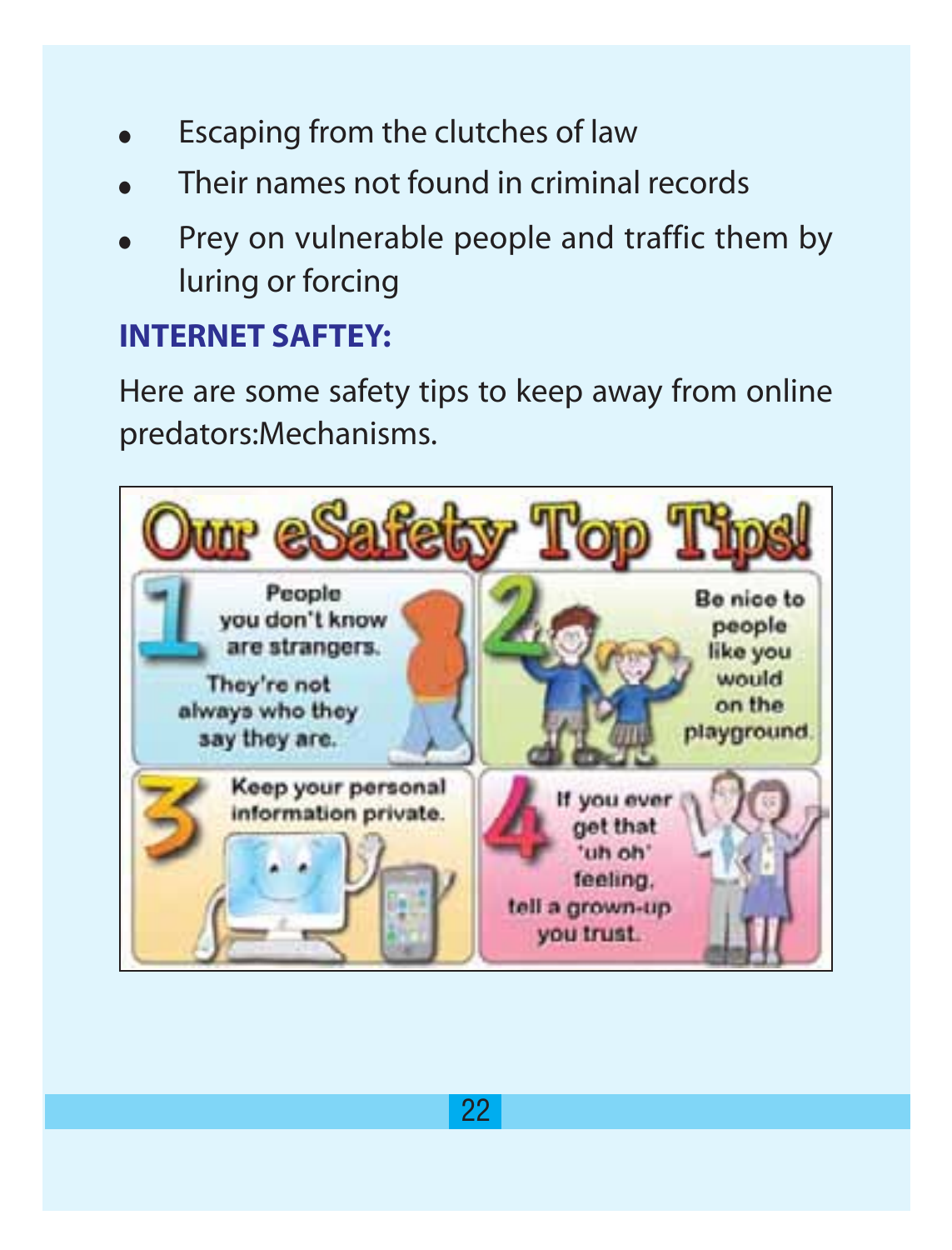| <b>DOs</b>                                                        | <b>DON'Ts</b>                                                                                  |
|-------------------------------------------------------------------|------------------------------------------------------------------------------------------------|
| Be alert on the internet.<br>It's an easy place to be<br>trapped. | Don't befriend strangers<br>easily.                                                            |
| Keep your trusted elders<br>informed about your<br>whereabouts.   | Don't share your<br>personal information on<br>the public domain.                              |
| When you sense danger,<br>always approach<br>somebody you trust.  | No self harm, ever.                                                                            |
| Maintain a proper<br>internet etiquette.                          | Never let anybody<br>misbehave or force you<br>to do something<br>inappropriate on the<br>web. |



23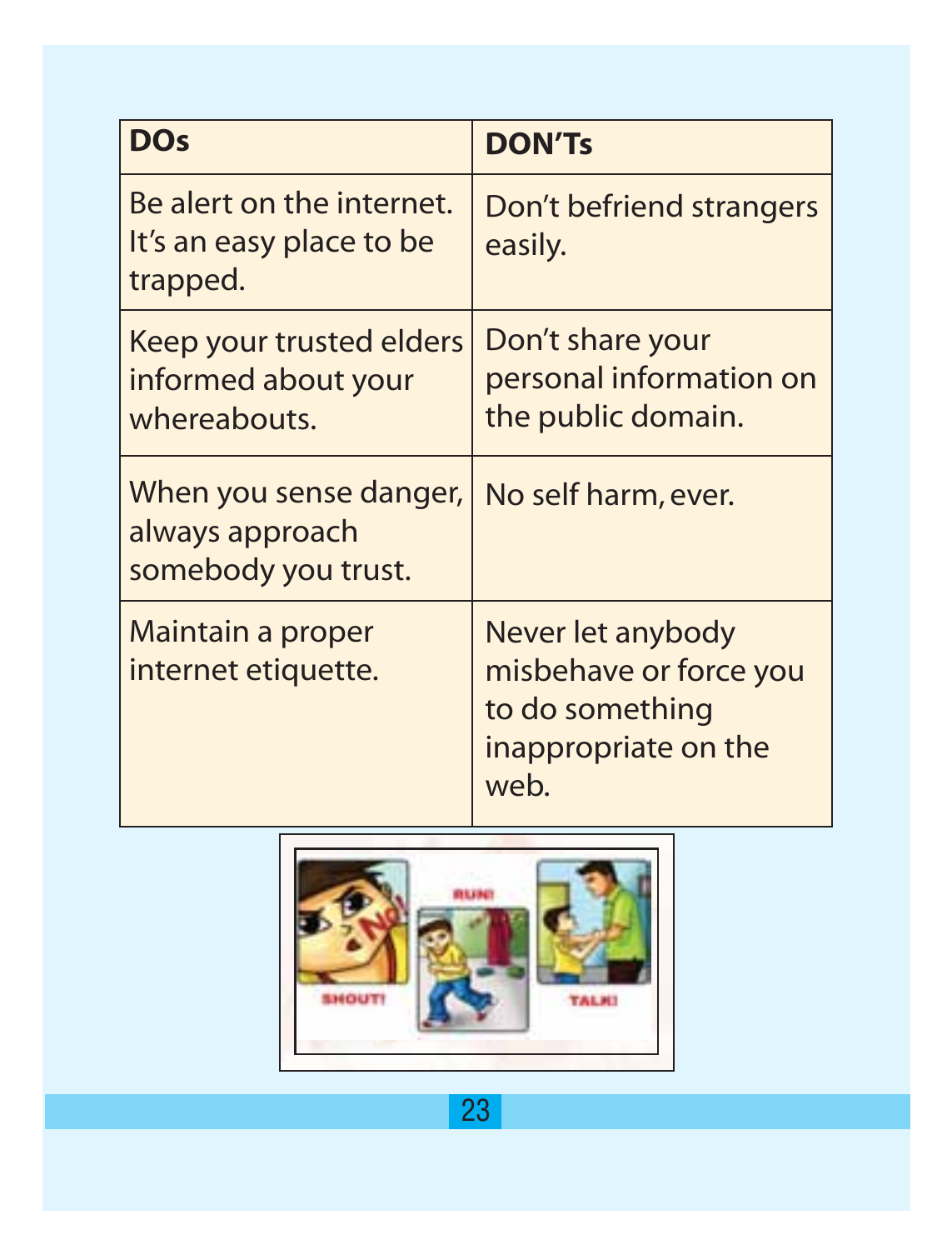#### **WHAT CAN THE LAWS DO:**

#### **Protection of Children from Sexual Offences (POCSO) Act**

The Protection of Children from Sexual Offences Act, 2012 defines a child as any person below the age of 18 years and provides protection to all children from the offences of sexual assault, sexual harassment and pornography.

The punishments range from simple to rigorous imprisonment of 3 years to lifetime imprisonment. There is also provision for fine, which is to be decided by the Court.

(Source: childlineindia.org)

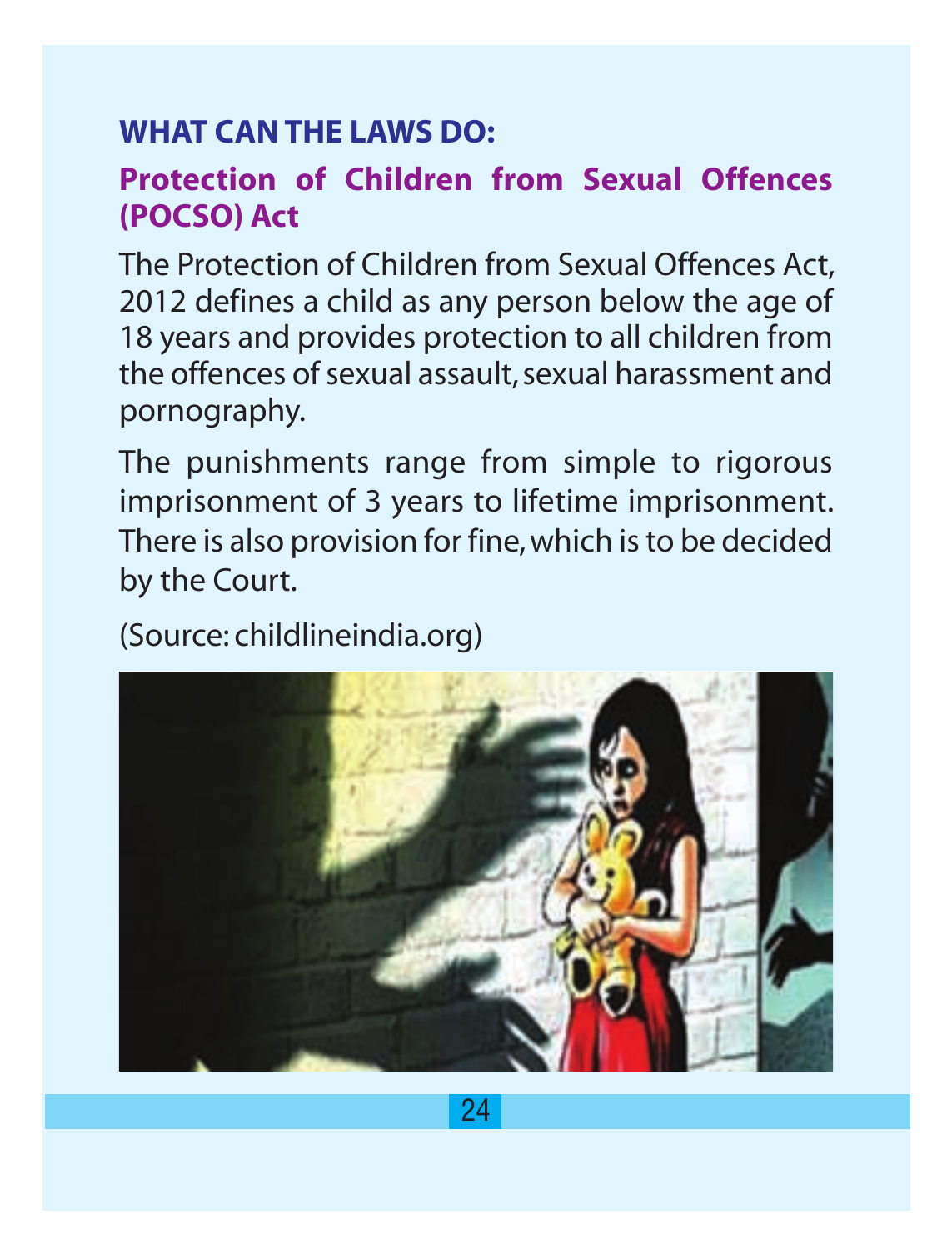## **The Juvenile Justice (Care & Protection of Children) Act,2015 & Punishments:**

The Juvenile Justice (Care and Protection of Children) Act, 2015 provides the framework to deal with children who are in conflict with law and for children in need of care and protection. It highlights the existence of two main district-level bodies - Juvenile Justice Boards (JJBs) and Child Welfare Committees (CWCs) to help the above categories of children respectively. The CWC/JJB can be contacted for any kind of violation of child rights. The Act provides for children between 16-18 years to be tried as adults for heinous crimes like dacoity, rape and murder.

#### **Immoral Traffic Prevention Act, 1986**

- The act defines child as any person who has completed eighteen years of age.
- The act states that if a person procures, induces or takes a child for the purpose of prostitution then the prison sentence is a minimum of seven years but can be extended to life.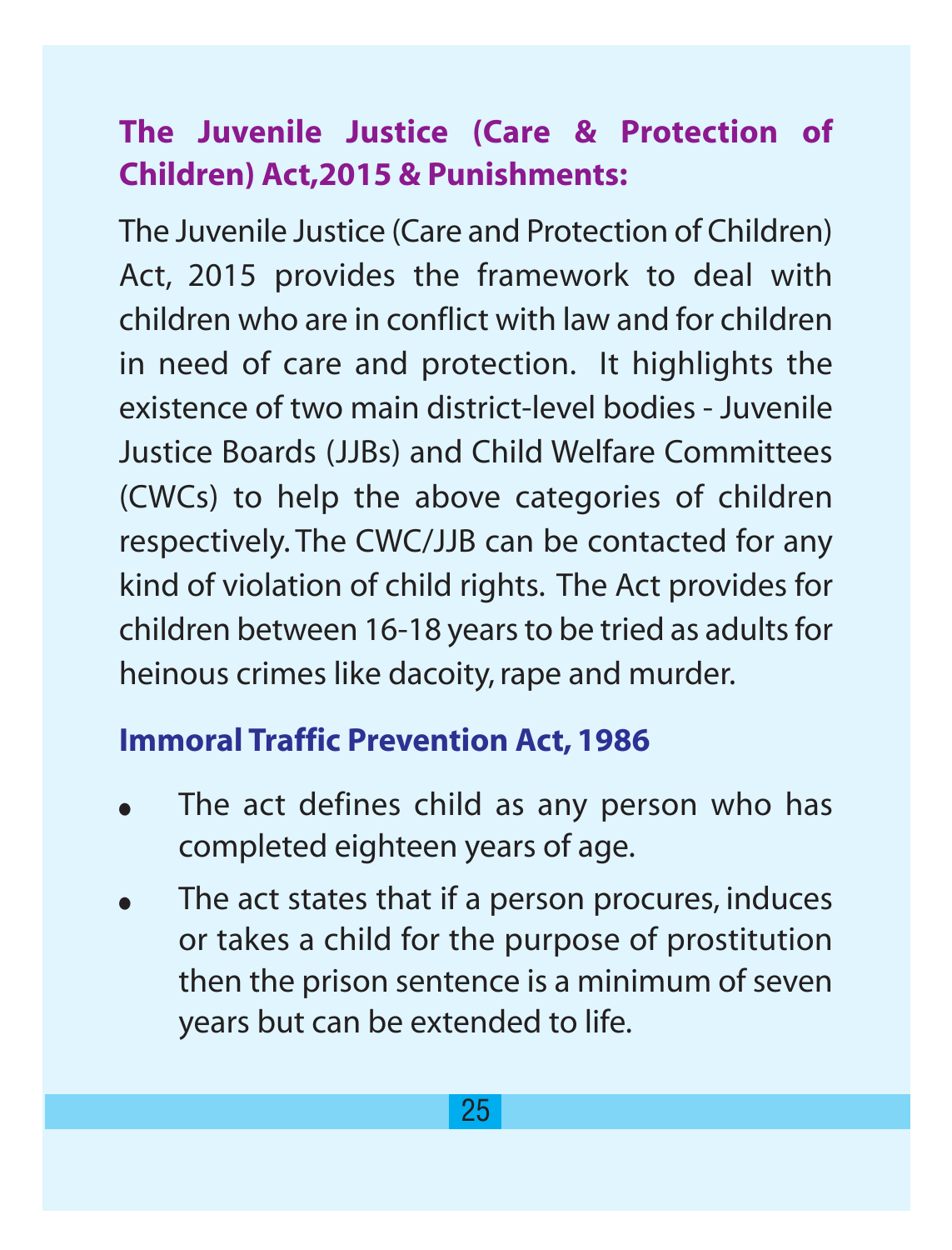- Any person attempting to commit trafficking or found in the brothel or visiting the brothel is punishable under this law.
- If a person if found with a child it is assumed that he has detained that child there for the purpose of sexual intercourse or in a brothel and hence shall be punishable to seven year in prison up to life imprisonment, or a term which may extend to ten year and also a maximum fine of one lakh rupees.
- Any person committing prostitution in public with a child shall be punishable to seven year in

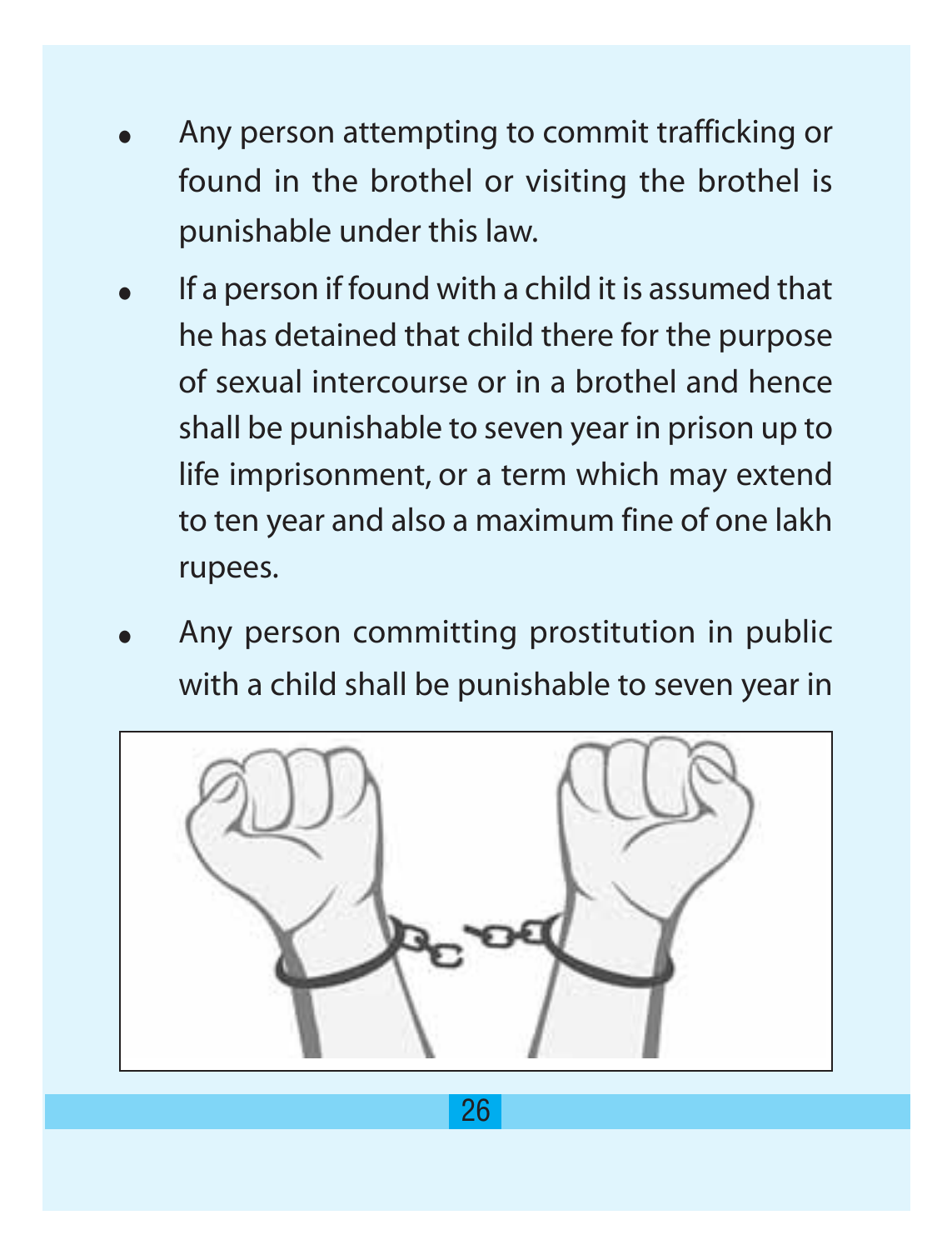prison up to life imprisonment, or a term which may extend to ten year and also a maximum fine of one lakh rupees.

- If prostitution of a child is being committed with knowledge of an establishment owner such as a hotel the license of the hotel is likely to be cancelled along with the given prison sentence and/or fines.
- Any child found in a brothel or being abused for the purpose of prostitution can be placed in an institution for their safety by a magistrate.
- Landlords, leasers, owner, agent of the owner who unknowingly previously rented their property to a person found guilty of prostituting a child, must get approval from a magistrate before re-leasing their property for three years after the order is passed.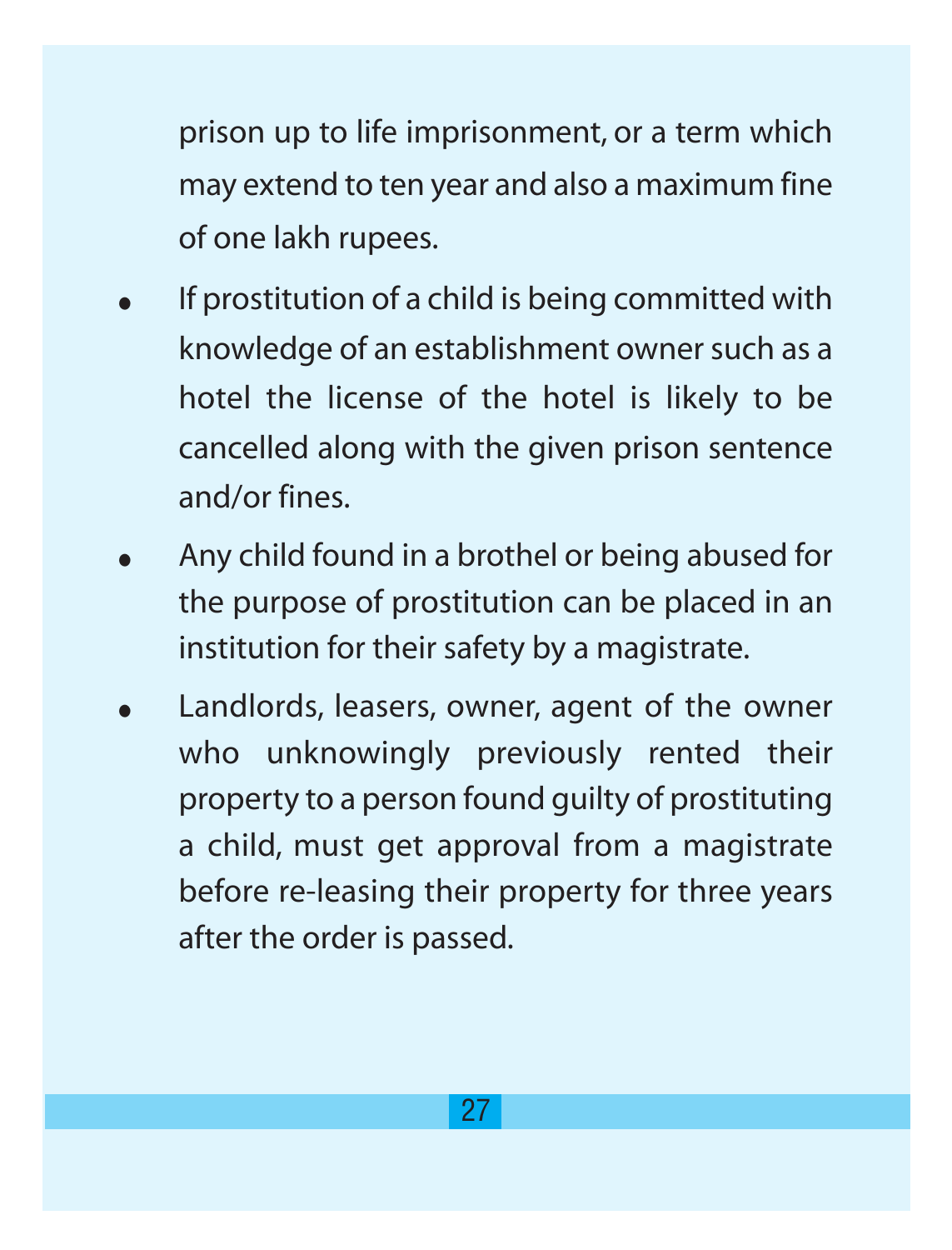## **Tips for Children to Protect themselves from being Trafficked :**

- 1. Keep the information of people who can protect you - like their name, phone no. & address.
- 2. You should know whom you have to contact for getting the required help.

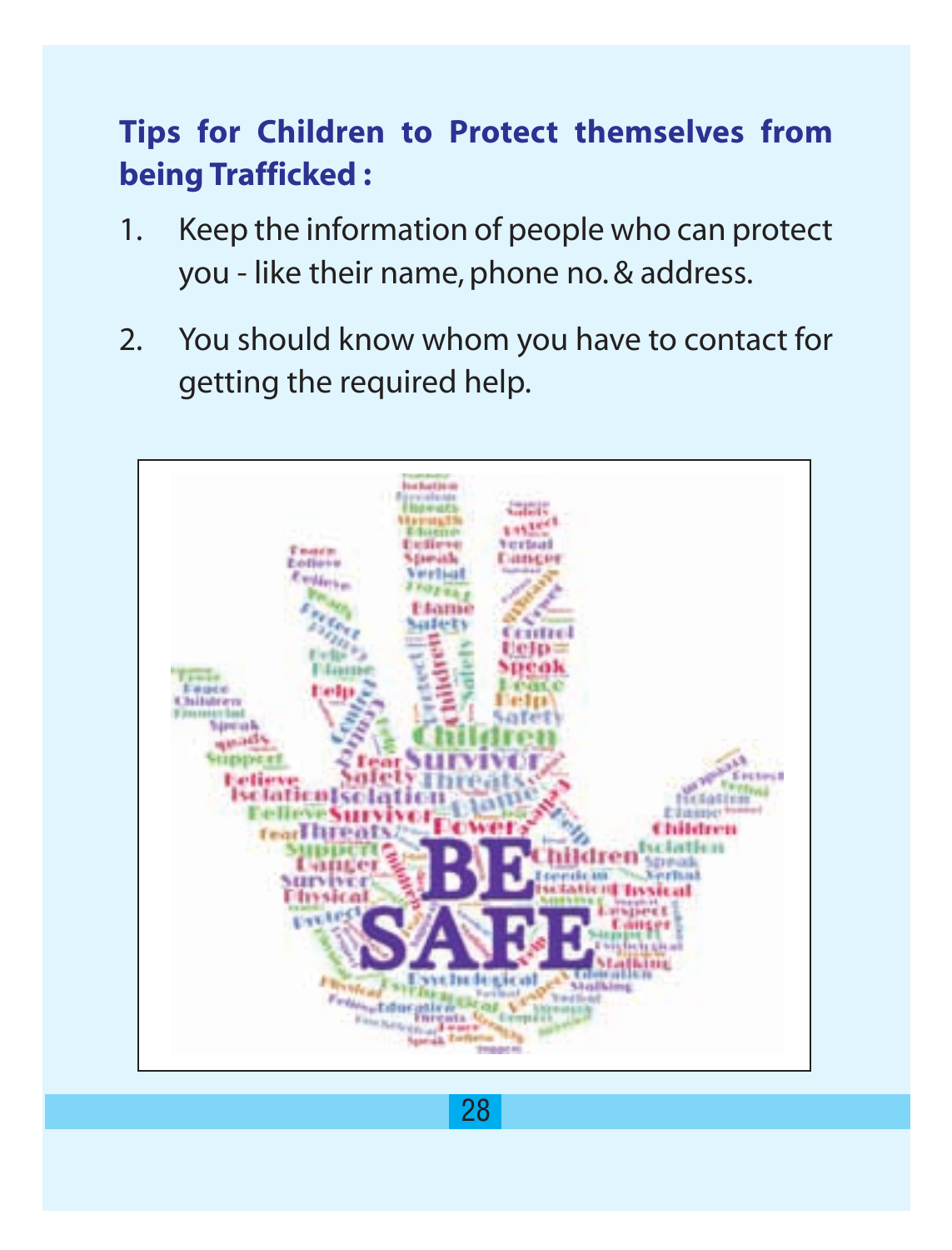- 3. If you are scared of anybody, try to be away from them (run from the risky situations)
- 4. If you feel you are at risk, try to be calm and composed before taking decisions.
- 5. If anyone asks you to keep anything secret from your parents be cautious of them.
- 6. Never let anybody know that you are alone in the house.
- 7. If you are lost anywhere, go to a nearby shop and ask for help. Be in the same place until your family members come.
- 8. Don't ever use shortcut routes when you are travelling alone.
- 9. If you are trapped shout loudly for help, kick or bite the trapper. Don't ever believe the trapper.
- 10. If you are asked to do something which makes you feel un-comfortable by anyone, immediately inform your parents or trusted adults.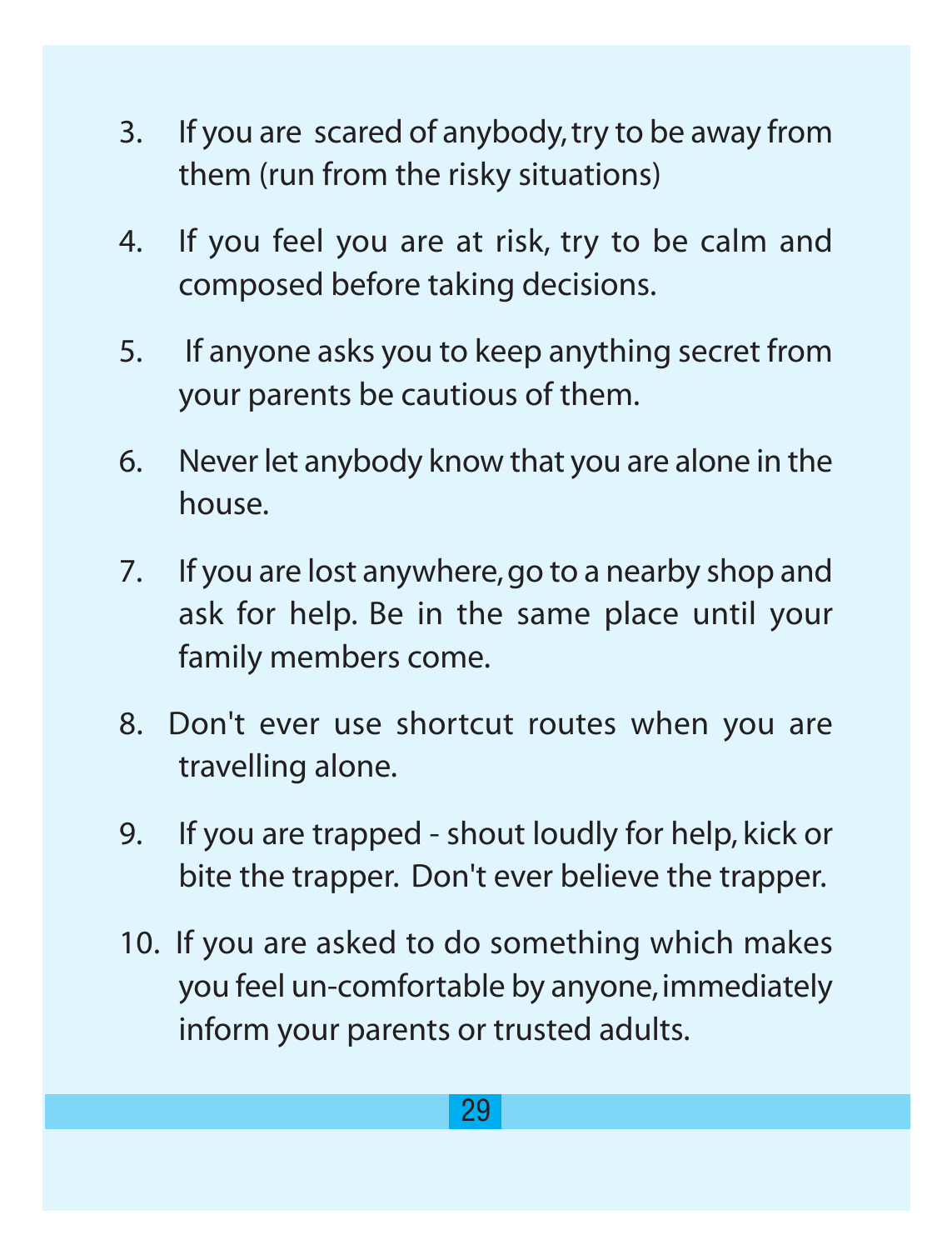- 11. Take permission of your parents or adults in the family before you start using internet or social media.
- 12. Don't ever communicate with strangers online without the knowledge of your parents.

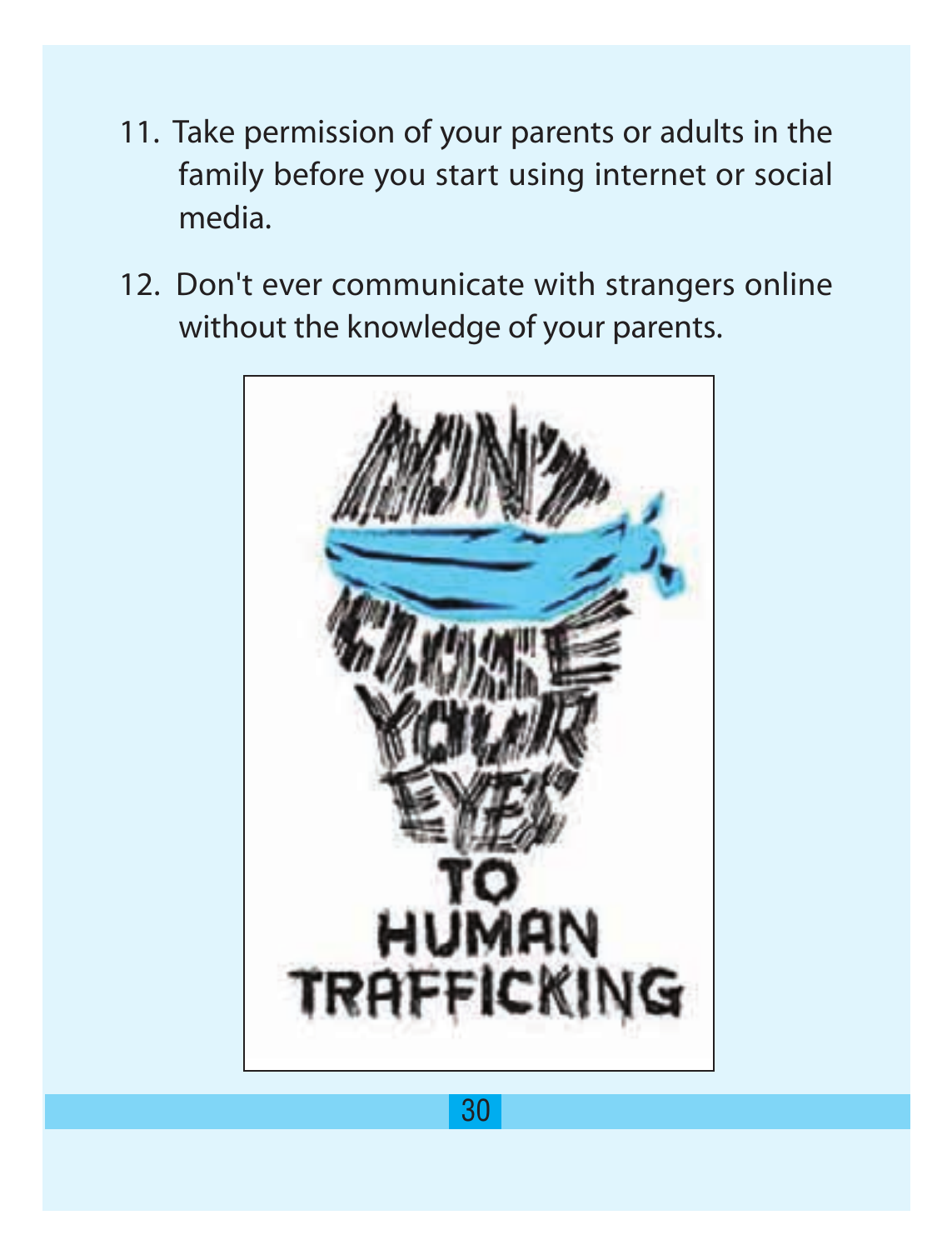| E-Mail   | : sheteamrachakonda@gmail.com |
|----------|-------------------------------|
| Whatsapp | : 9490617111                  |
| Facebook | : sheteamsrachakonda          |
| Twitter  | $\therefore$ @she-teamrck1    |
| Dial #   | : 100                         |